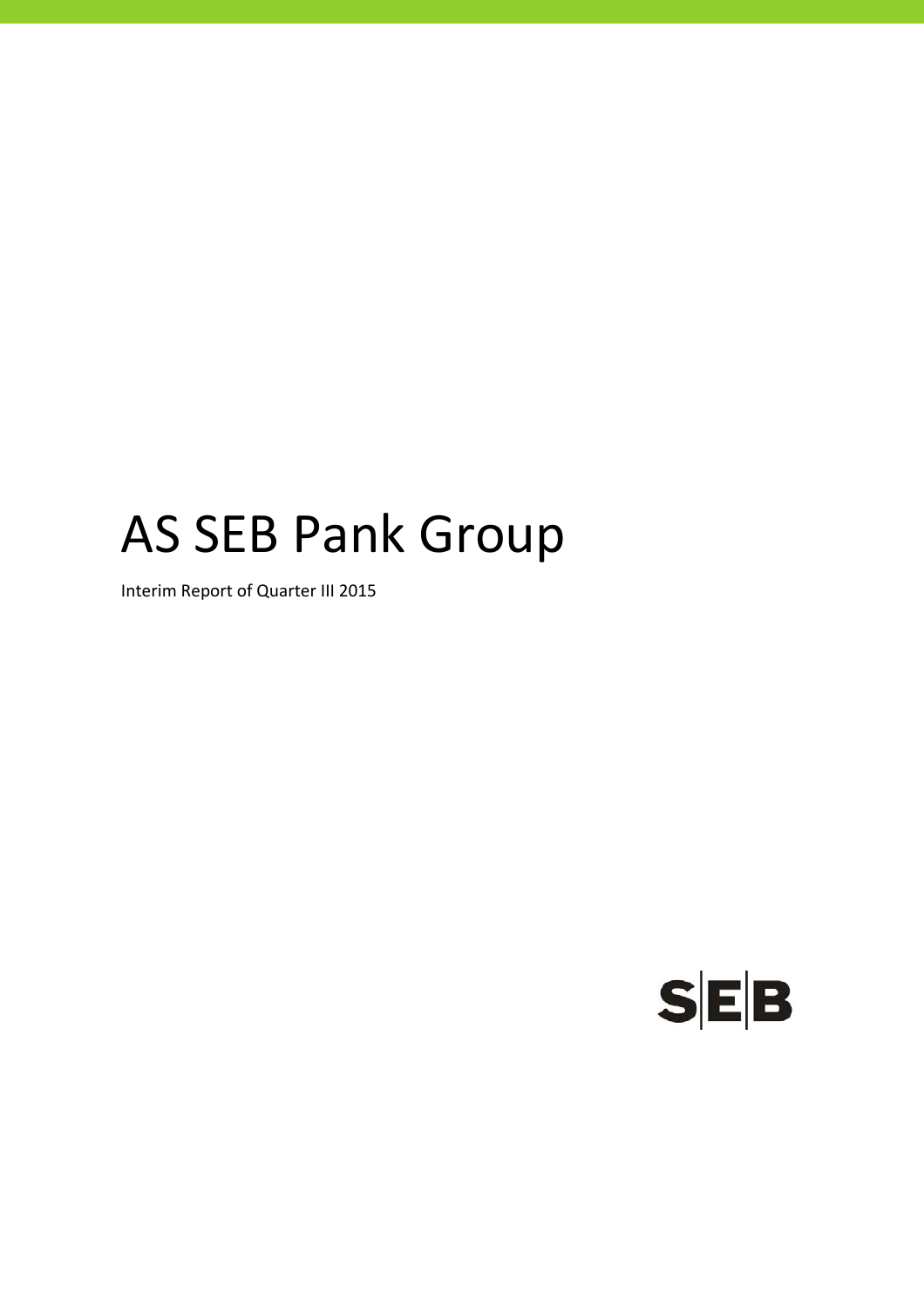#### **Contents** P.

|        |                                                                                                                                                                                                                               | 2              |
|--------|-------------------------------------------------------------------------------------------------------------------------------------------------------------------------------------------------------------------------------|----------------|
| ı.     |                                                                                                                                                                                                                               | 3              |
| 1.     |                                                                                                                                                                                                                               | 3              |
| 2.     |                                                                                                                                                                                                                               | 3              |
| II.    | <b>Management Report</b>                                                                                                                                                                                                      | $\overline{4}$ |
| 1.     | Credit institution's group as defined in Credit Institutions Law___________________________________                                                                                                                           | $\overline{4}$ |
| 1.1.   | Consolidated group                                                                                                                                                                                                            | $\overline{4}$ |
| 1.2.   | Changes in the consolidated group during the accounting period and plans for year 2015                                                                                                                                        | $\overline{4}$ |
| 2.     | <b>Highlights</b>                                                                                                                                                                                                             | $\overline{4}$ |
| 3.     |                                                                                                                                                                                                                               | 7              |
| 4.     |                                                                                                                                                                                                                               | 9              |
| 5.     |                                                                                                                                                                                                                               | 9              |
| III.   |                                                                                                                                                                                                                               | 11             |
| 1.     |                                                                                                                                                                                                                               | 11             |
| 2.     | Consolidated statement of comprehensive income entering the state of the consolidated statement of comprehensive income                                                                                                       |                |
| 3.     |                                                                                                                                                                                                                               |                |
| 4.     |                                                                                                                                                                                                                               | 13             |
| 5.     |                                                                                                                                                                                                                               | 14             |
| 6.     |                                                                                                                                                                                                                               | 15             |
| Note 1 |                                                                                                                                                                                                                               | 16             |
|        |                                                                                                                                                                                                                               |                |
|        |                                                                                                                                                                                                                               | 19             |
|        |                                                                                                                                                                                                                               | 19             |
|        |                                                                                                                                                                                                                               | 19             |
|        |                                                                                                                                                                                                                               | 20             |
| Note 7 |                                                                                                                                                                                                                               | 20             |
|        |                                                                                                                                                                                                                               |                |
|        |                                                                                                                                                                                                                               |                |
|        |                                                                                                                                                                                                                               |                |
|        | Note 11 Concentration of financial assets and liabilities by industry sector_________________________________                                                                                                                 | 22             |
|        | Note 12 Related parties and a series of the series of the series of the series of the series of the series of the series of the series of the series of the series of the series of the series of the series of the series of | 24             |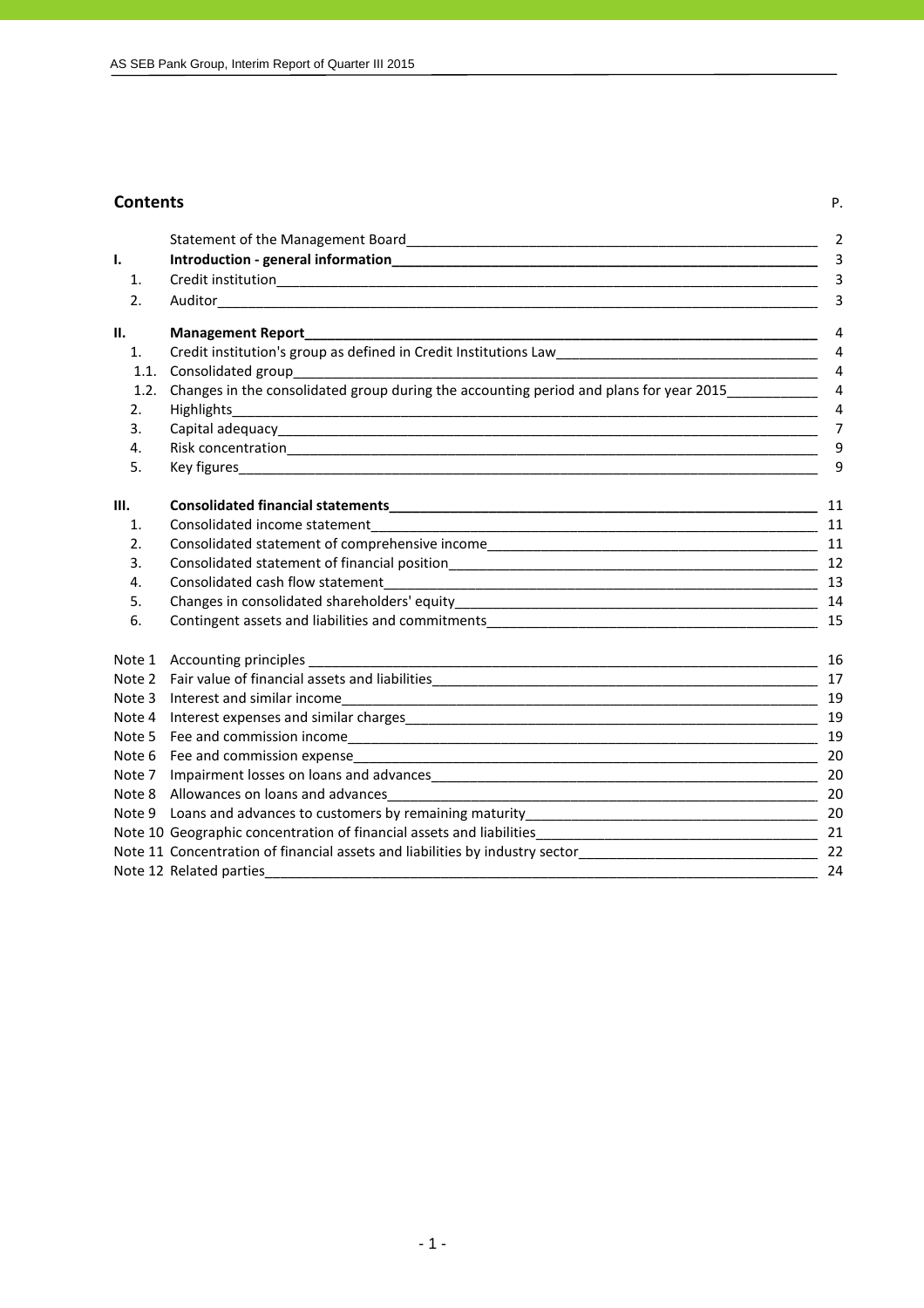#### **Statement of the Management Board**

Interim Report of Quarter III 2015 consists of the following parts and reports:

 Introduction – general information Management Report Consolidated Financial Statements Notes

The financial and other additional information published in the Interim Report of Quarter III 2015 is true and complete. Consolidated financial statements give a true and fair view of the actual financial position, results of operations and cash flows of the Group.

Consolidated financial statements have been compiled in accordance with the International Accounting Standard IAS 34 "Interim financial reporting" and in conformity with the requirements of Eesti Pank for publishing information. AS SEB Pank and subsidiaries of the consolidated group are assumed to be going concern.

Consolidated financial statements for the Quarter III 2015 are not audited.

Allan Parik Chairman of the Management Board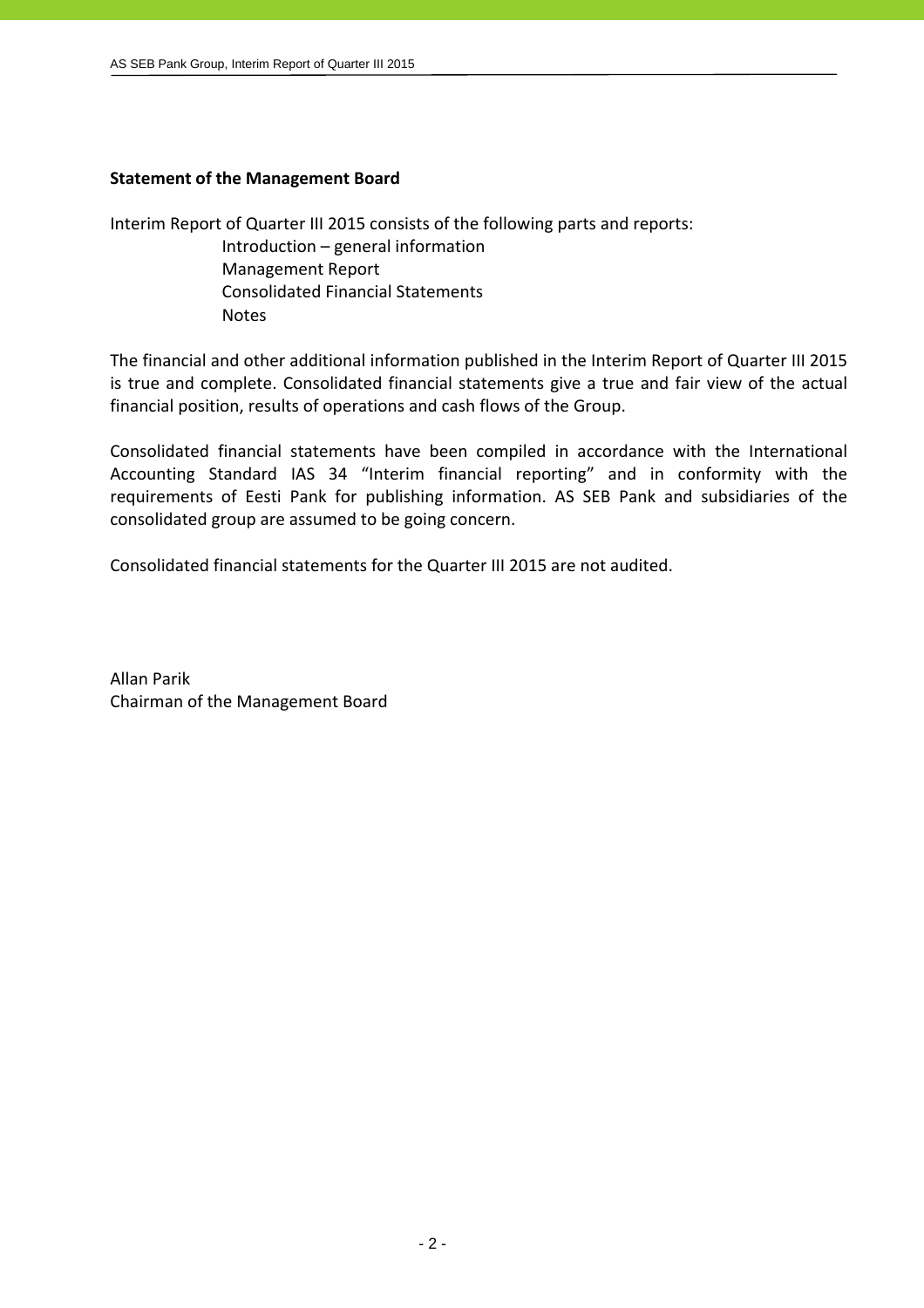#### **I. Introduction ‐ general information**

#### **1. Credit institution**

Company name AS SEB Pank Registry date 08.12.1995 Phone  $+3726655100$ Fax +372 6 655 102 SWIFT FUHET e-mail info@seb.ee

#### **2. Auditor**

Reporting date 30.09.2015

Address Tornimäe Str. 2, Tallinn 15010, Estonia Registered in Republic of Estonia Registry code 10004252 (Estonian Commercial Register) Internet homepage http://www.seb.ee

Audit company **AS PricewaterhouseCoopers** Registry code 10142876 (Estonian Commercial Register) Address **Pärnu Str. 15, 10141 Tallinn, Estonia** 

Reporting period 01.01.2015 ‐ 30.09.2015 Reporting currency **EUR** Euro (EUR), millions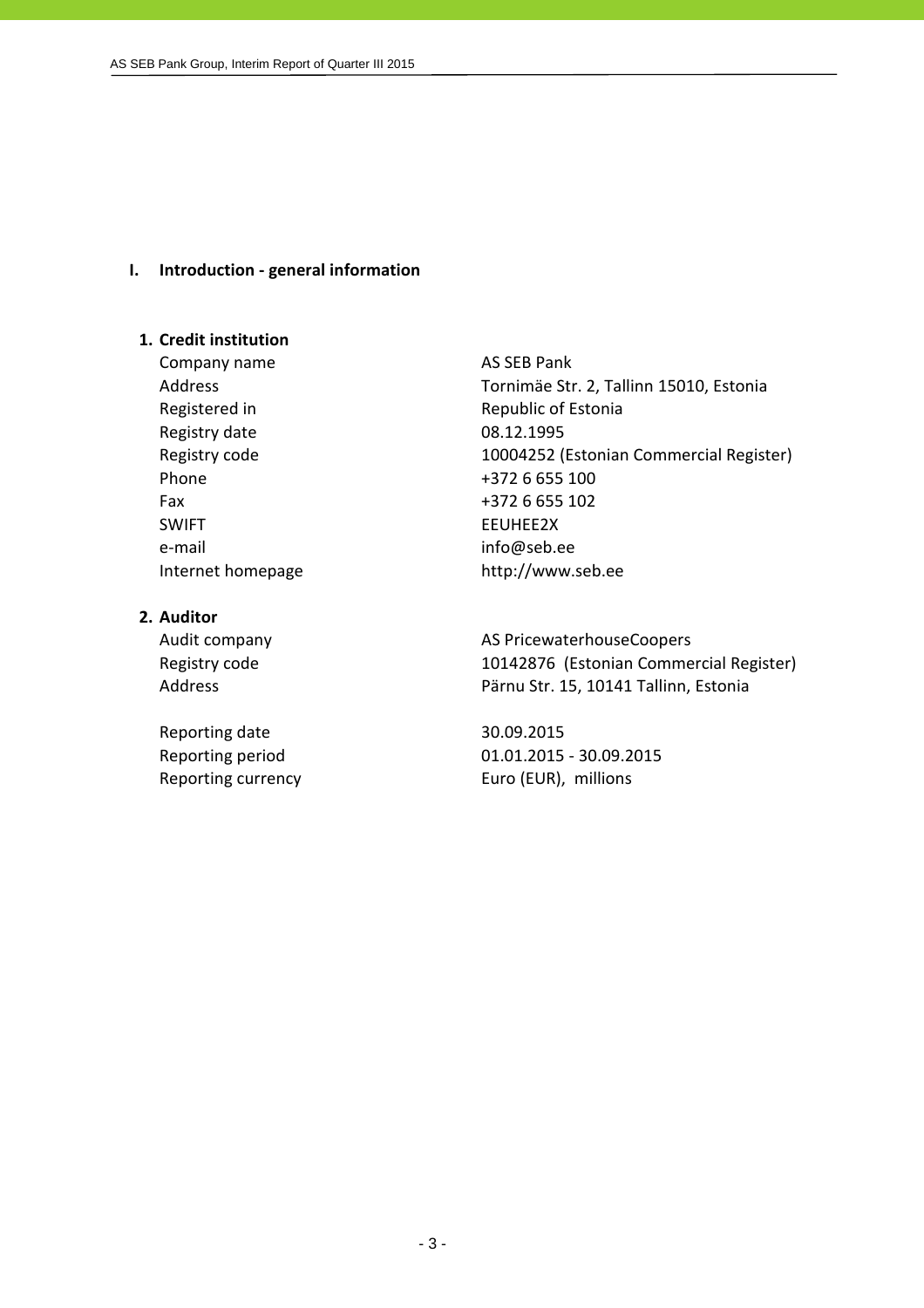#### **II. Management Report**

#### **1. Credit institution's group as defined in Credit Institutions Law**

#### **1.1. Consolidated group**

| Company name                 | Registry<br>code | Reg. date | Address                   | <b>Activity</b>                                  | Holding***<br>(%) | At an acqui-<br>sition cost<br>(EURmio) |
|------------------------------|------------------|-----------|---------------------------|--------------------------------------------------|-------------------|-----------------------------------------|
| AS SEB Liising               | 10281767         | 03.10.97  | Tallinn. Tornimäe 2       | Leasing                                          | 100.0%            | 1.8                                     |
| AS Rentacar*                 | 10303546         | 20.10.97  | Haapsalu, Karja 27        | Leasing                                          | 100.0%            | 0.0                                     |
| AS SEB Varahaldus            | 10035169         | 22.05.96  | Tallinn, Tornimäe 2       | Asset management                                 | 100.0%            | 2.7                                     |
| AS Sertifitseerimiskeskus**  | 10747013         | 27.03.01  | Tallinn. Pärnu mnt 141    | Data communication services                      | 25.0%             | 1.0                                     |
| Tieto Estonia Services OÜ ** | 11065244         | 30.08.04  | Tallinn. Tammsaare tee 47 | Information processing and<br>network management | 20.0%             | 0.0                                     |
|                              |                  |           |                           |                                                  |                   | 5.5                                     |

All enterprises are registered in Estonian Commercial Register.

\* Consolidated subsidiary of AS SEB Liising.

\*\* Associates.

\*\*\* For all investments the percentage of holding equals to both, the holding from the number of shares as well as from the number of votes.

Parent company of the Group is AS SEB Pank, its activity is banking (information on page 3). The "consolidated group" in the meaning of Credit Institutions Law in Estonia and the "Group" for IFRS consolidation purposes are identical.

Non‐profit association SEB Heategevusfond is an association, not belonging to the consolidation group, registered on 06.01.2006. The founders of the association are AS SEB Pank and AS SEB Elu‐ ja Pensionikindlustus (subsidiary of life insurance company SEB Trygg Liv Holding AB which is the subsidiary of Skandinaviska Enskilda Banken AB). The association is aimed at raising and distributing funds for charitable cause to organisations, dealing with children, who have been deprived of parental care. Upon dissolution of the association, the assets remaining after satisfaction of the claims of creditors shall be transferred to a non-profit association or foundation with similar objectives, entered to the list of associations subject to income tax incentive of the Government of the Estonian Republic, or a legal person in public law, state or local government.

Non‐profit association Spordiklubi United is an association, not belonging to the consolidation group, which started activity from September 2008. The association is founded by AS SEB Pank. The association is aimed at organizing on hobby and competition level sport events and organizing promotions for advertising of own and supporter´s activities. Upon dissolution of the association, the assets shall be transferred to a non‐profit association, foundation or other persons filling the objectives by articles in public interests.

#### **1.2. Changes in the consolidated group during the accounting period and plans for year 2015**

No such events or trends have occurred by the time of publishing the report, which would affect the strategy of the group in 2015.

#### **2. Highlights**

In the third quarter economic life has been moderately positive, yet recovery is still fragile. Not much has changed in the main trends: internal consumption and trade grew, while exports and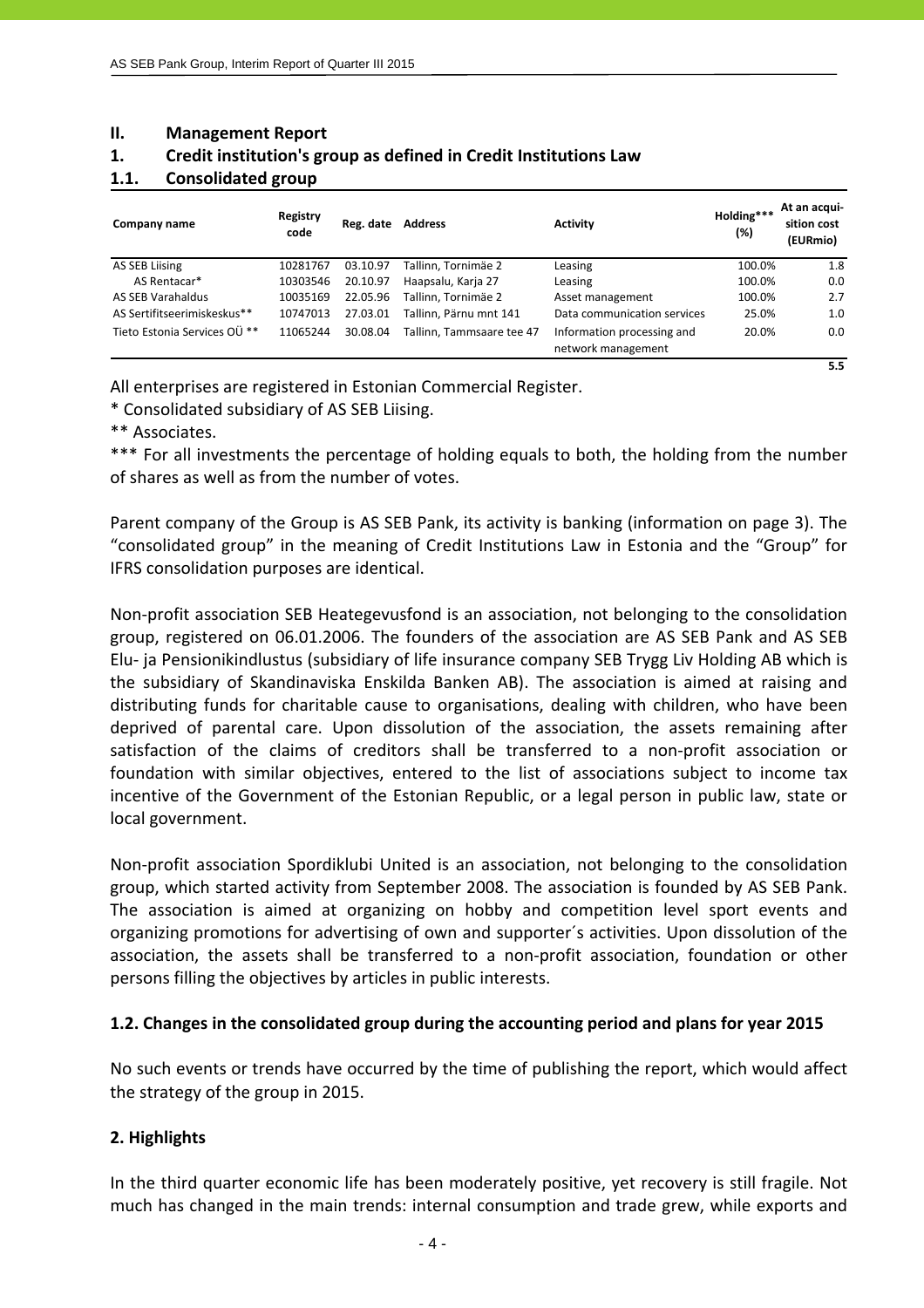industrial production have been in regression in the past months. While the fast growth of internal consumption seems to raise caution in the context of the falling exports figures, looking at salaries and wages explains it. Smaller labour taxes and increased family benefits have also contributed to the growth of income. Households' increased consumption is justified by the fact that Estonians' savings accounts are still growing steadily while the increase in loan volume has been moderate. Improvement of finances does not affect only the wealthy – savings have increased equally in all income groups. As of the end of September, the private loan portfolio grew by 4.2 percent when compared to the same period last year, while deposits have grown 6.6 percent in the aforementioned time period. The summer was active in terms of the home loan market – in July banks issued home loans in the amount of 89 million euros, which is the highest figure this year, with the usual monthly volume being around 80 million.

The relative strength of the Estonian economy in the outside environment, which is searching for stability, has not gone unnoticed. We are sensing foreign investors' increased interest in making investments in Estonia. This trend is reinforced by recent major real estate investments, but interest in contributing to the growth of Estonia extends wider than just the real estate sector. With its stable and developed economy, Estonia is still offering interesting and potentially profitable investment opportunities.

Manufacturing of metal products, as well as the timber and furniture industry, have displayed steady growth this year. Russian sanctions have become the new norm. As a whole, Estonian entrepreneurs have adapted to the situation well and have been successful in finding new markets and partners. The situation continues to be worse in agriculture, where producers are being pressured strongly by the low prices in the dairy industry. Those who are also growing grains in addition to dairying are in a better situation. This year's good crop yields have helped to balance the continued low prices in the dairy sector. From a longer perspective, the search for increased efficiency and further consolidation is foreseen in the business sector.

In SEB branches, it is possible to make banking transactions in a way that all documents are saved digitally in client's Internet Bank, without the usual bunch of papers in hand when leaving a bank branch. During eight months in 2015, **SEB's paperless branches have saved a tower of A4 paper of 13 meters**.

In July, **Euromoney**, the world's leading journal of economics, named SEB as **the best bank in Estonia** for the third year in a row. Euromoney particularly highlighted SEB Estonia's strong commitment to SMEs. In addition to this, we stood out due to better asset quality and overall quick development compared to our competitors. Euromoney named SEB as the best bank also in Lithuania.

International finance magazine **Global Finance** selected **SEB's Internet Bank as the best in Estonia**. SEB was also equivalently awarded in Lithuania and Latvia. SEB Estonia and SEB Latvia were also acknowledged as the best Internet banks in 2014. The jury praised the Digital Coin Jar service, which is unique in the market and popular among clients. In addition  $-$  as a universal bank, SEB has gathered all of its banking services under the Internet Bank, making it both convenient and simple to use these services.

In August, we published the results of **a survey about the financial behaviour and lifestyle of young people** that was conducted in all Baltic states. Among other things, it was revealed that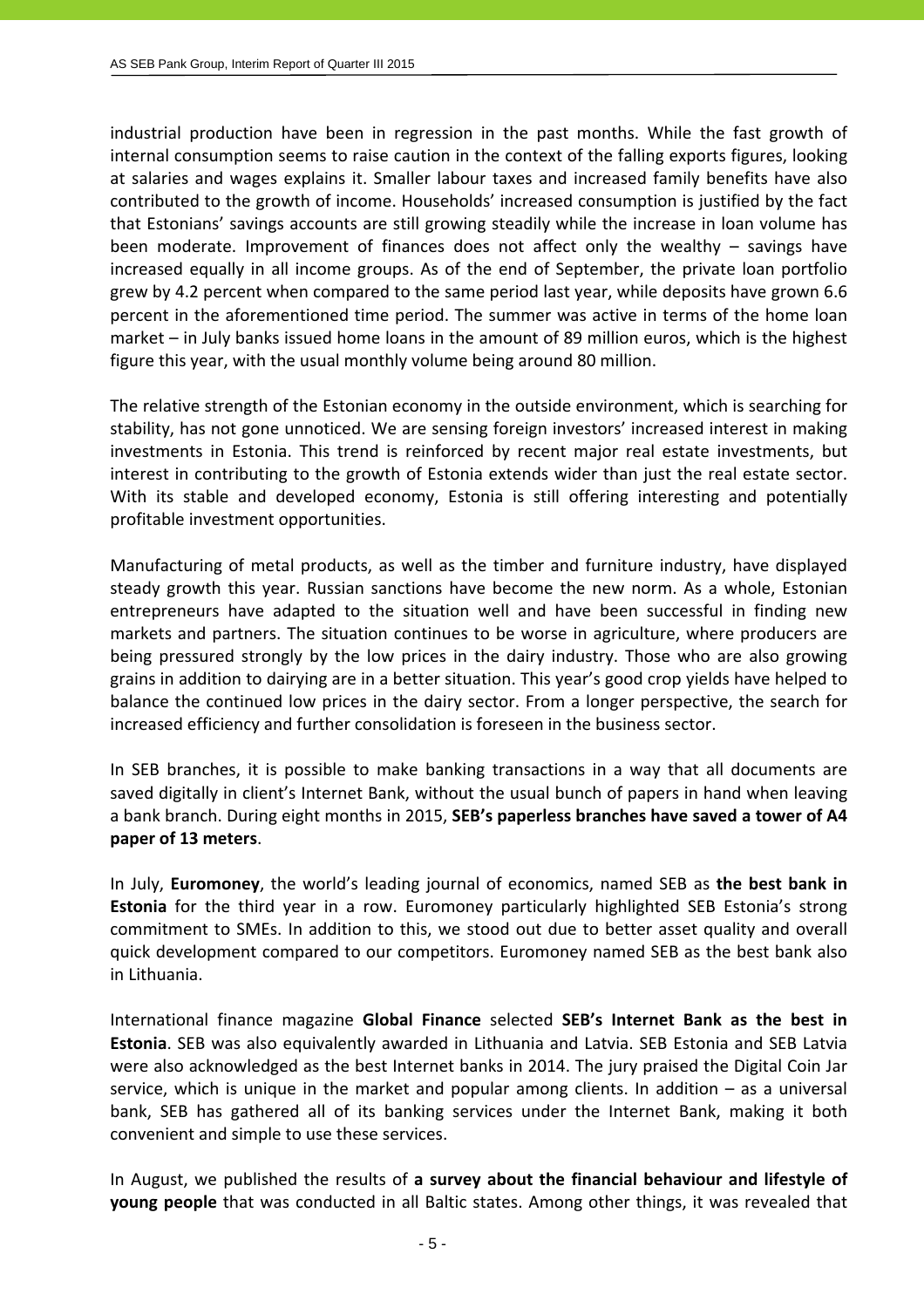young people in Estonia are **more enterprising** and **more interested in investing** than their peers in Latvia and Lithuania. The study also showed that most of the Estonian youth have **a monthly budget** and they are **the most active bankcard users** in the Baltics. The survey had a total of 2,002 participants.

In the second half of August, we launched **a campaign targeting young people**, as a part of which there was **no issue fee for the ISIC Õpilane (Scholar) and ISIC Tudeng (Student) bankcards until the end of October** for SEB Plan clients. With the card, the Youth Plan has no monthly maintenance fee until the end of 2015 for all students over the age of 18.

At the end of August, **SEB Heategevusfond**, with the help of voluntary donors, delivered **sports equipment to children staying at safe houses and substitute homes**. Bicycles, scooters, roller skates, skateboards, helmets and necessary safety equipment were delivered. Within the framework of the charitable activity that has been carried out already 19 times, SEB Heategevusfond wishes to contribute to shaping the exercise and sporting habits and active lifestyle of the children who stay at safe houses and substitute homes.

In September, we presented a **survey** that measured the level **of entrepreneurial activity** and **problems faced by starting entrepreneurs** in Estonia, Latvia and Lithuania**.** The results of the survey revealed that **companies are mostly created with personal savings**, and **over 40 per cent of the Estonian population is interested in entrepreneurship**. Although the will to start one's own company is stronger in other Baltic States than in Estonia, our people have completed their plans more actively.

We also presented **The SEB home purchasing power index,** which indicates in square metres the size of a flat that a resident with average income is able to purchase using a loan without taking an overly high risk**.** In terms of current income levels and property prices, residents of the Baltic capitals can now become owners of bigger flats than a year ago. The SEB home purchasing power **index has improved** thanks to increased real wages and low interest rates.

In September, the traditional **SEB Tallinn Marathon** took place, and this time, there were **approximately 20,000 participants**, at a record **from 49 different countries**. Additionally, everyone could purchase themselves **a specially designed do‐gooder's start number**, and thereby contribute to the initiative of SEB Heategevusfond, which supports children from substitute homes and safe houses to participate in children's races of major sports events.

This autumn, **The Brain Hunt (Ajujaht), the biggest competition of business ideas in Estonia,** started its ninth season with SEB Bank. We have been present since the creation of the competition. This year, in collaboration with the National Foundation of Civil Society whom we also advise, **a special prize of social enterprises** will be awarded for the first time.

The more than 753 300 customers of SEB Pank Group are served by 1080 employees. The customers are served through many different channels such as 23 branch offices, 198 on‐line post offices, 249 ATMs, 9317 POS‐terminals. There are more than 774 100 debit and credit cards in use. In addition, over 76% of our customers use internet bank services.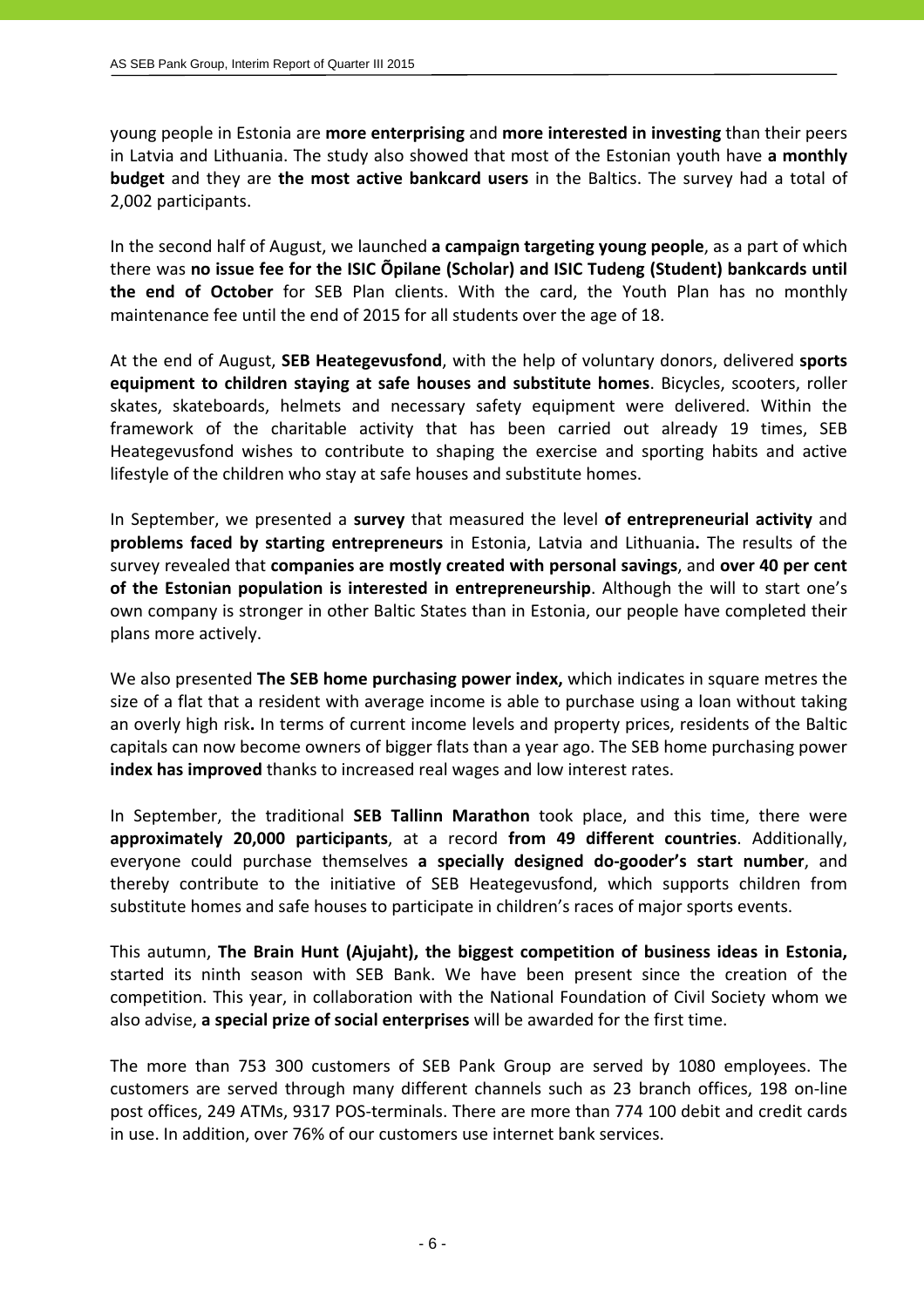#### **3. Capital adequacy**

(millions of EUR)

|        | <b>CAPITAL BASE</b>                                                    | 30.09.15 | 31.12.14 |
|--------|------------------------------------------------------------------------|----------|----------|
|        | <b>OWN FUNDS</b>                                                       | 837.9    | 848.8    |
| 1.     | TIER 1 CAPITAL                                                         | 837.9    | 843.3    |
| 1.1.   | <b>COMMON EQUITY TIER 1 CAPITAL</b>                                    | 837.9    | 843.3    |
| 1.1.1. | Capital instruments eligible as CET1 Capital                           | 128.8    | 128.8    |
|        | Paid up capital instruments                                            | 42.5     | 42.5     |
|        | Share premium                                                          | 86.3     | 86.3     |
|        | 1.1.2. Retained earnings*                                              | 695.9    | 695.9    |
|        | 1.1.3. Accumulated other comprehensive income                          | 0.6      | 0.7      |
| 1.1.4. | <b>Other reserves</b>                                                  | 19.4     | 19.4     |
|        | 1.1.5. Adjustments to CET1 due to prudential filters                   | 0.0      | $-0.1$   |
|        | 1.1.6. (-) Intangible assets                                           | $-2.7$   | $-1.1$   |
|        | 1.1.7. (-) IRB shortfall of credit risk adjustments to expected losses | $-3.6$   | 0.0      |
|        | 1.1.8. Other transitional adjustments to CET1 Capital                  | $-0.5$   | $-0.3$   |
| 2.     | TIER 2 CAPITAL                                                         | 0.0      | 5.5      |
|        | IRB Excess of provisions over expected losses eligible                 | 0.0      | 5.5      |

|      |                                                                                         |           | Capital  |           | Capital  |
|------|-----------------------------------------------------------------------------------------|-----------|----------|-----------|----------|
|      |                                                                                         |           | require- |           | require- |
|      |                                                                                         |           | ments    |           | ments    |
|      | RISK WEIGHTED ASSETS (RWA)                                                              | 30.09.15  | (8%)     | 31.12.14  | (8%)     |
|      | <b>TOTAL RISK EXPOSURE AMOUNT</b>                                                       | 2 2 1 1.9 | 177.0    | 2 0 0 5.5 | 160.4    |
| 1.   | RISK WEIGHTED EXPOSURE AMOUNTS FOR CREDIT, COUNTERPARTY CREDIT AND                      |           |          |           |          |
|      | <b>DILUTION RISKS AND FREE DELIVERIES</b>                                               | 2059.3    | 164.7    | 1849.2    | 147.9    |
| 1.1. | Standardised approach (SA)                                                              | 208.3     | 16.7     | 201.7     | 16.1     |
|      | Public sector entities                                                                  | 0.6       | 0.0      | 0.7       | 0.1      |
|      | Retail                                                                                  | 173.4     | 13.9     | 163.1     | 13.0     |
|      | Secured by mortgages on immovable property                                              | 0.0       | 0.0      | 0.9       | 0.1      |
|      | Exposures in default                                                                    | 1.6       | 0.1      | 1.8       | 0.1      |
|      | Collective investments undertakings (CIU)                                               | 5.4       | 0.4      | 5.1       | 0.4      |
|      | Equity                                                                                  | 1.1       | 0.1      | 1.1       | 0.1      |
|      | Other items                                                                             | 26.2      | 2.1      | 29.0      | 2.3      |
| 1.2. | Internal ratings based Approach (IRB)                                                   | 1851.0    | 148.1    | 1647.5    | 131.8    |
|      | 1.2.1. IRB approaches when neither own estimates of LGD nor Conversion Factors are used | 1538.2    | 123.1    | 1328.7    | 106.3    |
|      | Institutions                                                                            | 174.1     | 13.9     | 19.2      | 1.5      |
|      | Corporates - SME                                                                        | 757.0     | 60.6     | 744.0     | 59.5     |
|      | Corporates - Specialised Lending                                                        | 61.8      | 4.9      | 67.3      | 5.4      |
|      | Corporates - Other                                                                      | 545.3     | 43.6     | 498.2     | 39.9     |
|      | 1.2.2. IRB approaches when own estimates of LGD and/or Conversion Factors are used      | 312.8     | 25.0     | 318.8     | 25.5     |
|      | Retail - Secured by real estate SME                                                     | 14.1      | 1.1      | 11.6      | 0.9      |
|      | Retail - Secured by real estate non-SME                                                 | 219.7     | 17.6     | 221.3     | 17.7     |
|      | Retail - Qualifying revolving                                                           | 2.2       | 0.2      | 2.2       | 0.2      |
|      | Retail - Other SME                                                                      | 18.9      | 1.5      | 33.1      | 2.6      |
|      | Retail - Other non-SME                                                                  | 57.9      | 4.6      | 50.6      | 4.0      |
| 2.   | TOTAL RISK EXPOSURE AMOUNT FOR POSITION, FOREIGN EXCHANGE AND                           |           |          |           |          |
|      | <b>COMMODITIES RISKS</b>                                                                | 13.7      | 1.1      | 8.9       | 0.7      |
| З.   | TOTAL RISK EXPOSURE AMOUNT FOR OPERATIONAL RISK (AMA)                                   | 135.9     | 10.9     | 142.4     | 11.4     |
| 4.   | TOTAL RISK EXPOSURE AMOUNT FOR CREDIT VALUATION ADJUSTMENT                              | 3.0       | 0.2      | 5.0       | 0.4      |

\* Dividends, paid for 2014, have been deducted from retained earnings.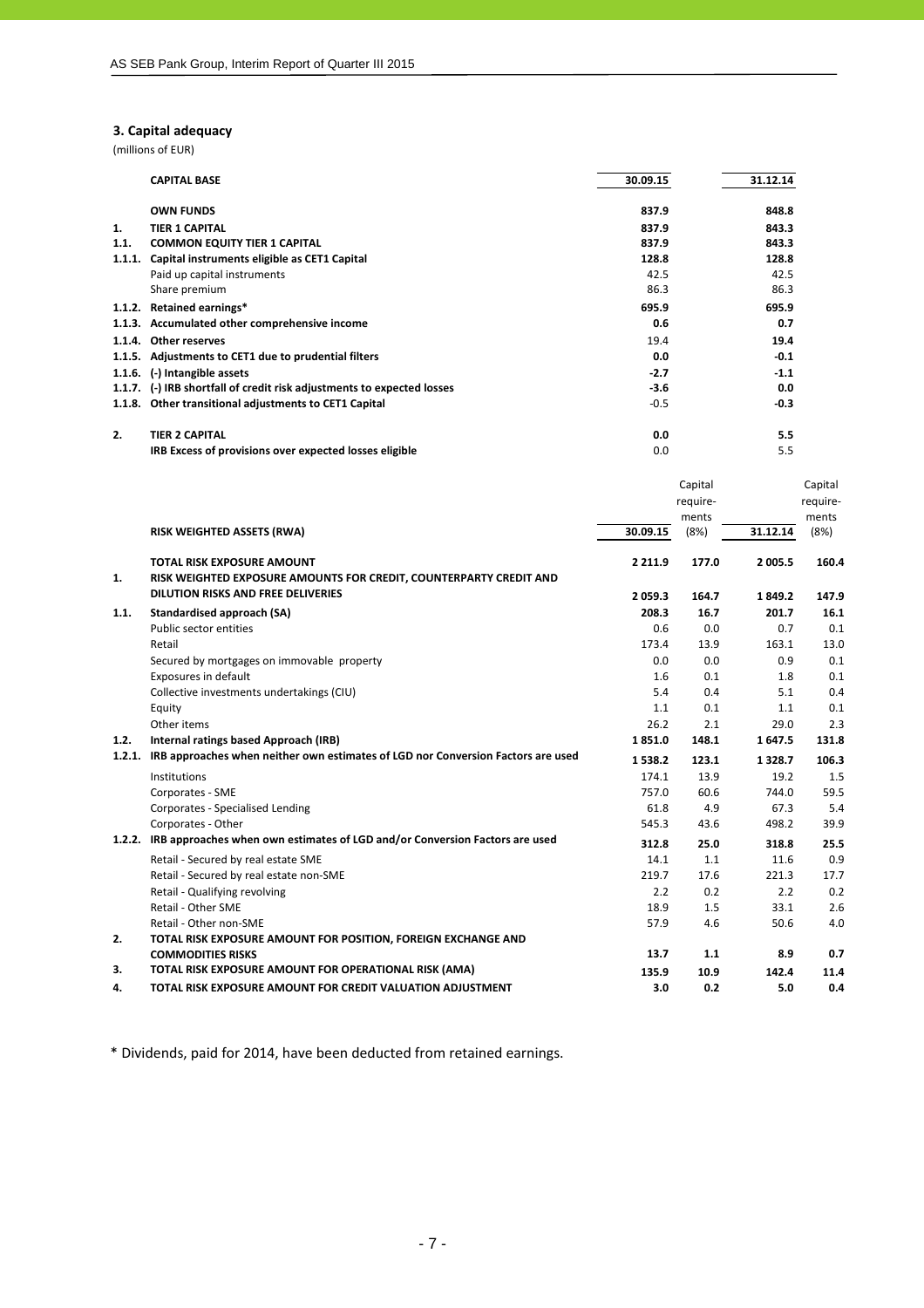#### **CAPITAL RATIOS**

|                                                                                                                                            | 30.09.15           | 31.12.14           |
|--------------------------------------------------------------------------------------------------------------------------------------------|--------------------|--------------------|
| TOTAL RISK EXPOSURE AMOUNT Basel III (without additional risk exposure amount due to application of Basel I floor)<br>Own fund requirement | 2 2 1 1.9<br>177.0 | 2 0 0 5.5<br>160.4 |
| Total capital ratio                                                                                                                        | 37.88%             | 42.32%             |
| Tier 1 Capital ratio                                                                                                                       | 37.88%             | 42.04%             |
| CET1 Capital ratio                                                                                                                         | 37.88%             | 42.04%             |
| Tier 2 Capital ratio                                                                                                                       | 0.00%              | 0.27%              |
| TOTAL RISK EXPOSURE AMOUNT Basel III (with additional risk exposure amount due to application of Basel I floor)                            | 3 0 1 2 . 3        | 3 3 7 0.8          |
| Own fund requirement                                                                                                                       | 241.0              | 269.7              |
| Total capital ratio                                                                                                                        | 27.82%             | 25.18%             |
| Tier 1 Capital ratio                                                                                                                       | 27.82%             | 25.02%             |
| CET1 Capital ratio                                                                                                                         | 27.82%             | 25.02%             |
| Tier 2 Capital ratio                                                                                                                       | 0.00%              | 0.16%              |

**MEMBERS OF CONSOLIDATION GROUP, INCLUDED TO CAPITAL ADEQUACY CALCULATION**

AS SEB Pank AS SEB Liising Group AS SEB Varahaldus

# **CAPITAL REQUIREMENTS AND BUFFERS**

(millions of EUR)

| Capital        | Capital<br>amount | Total risk<br>exposure<br>amount * |      | Base capital<br>requirement | $Surplus(+)$<br>Deficit(-)<br>of base capital | Capital<br>adeguacy<br>ratio |      | Capital<br>conservation<br>buffer |    | Systemic risk<br>buffer | Capital requirements<br>total,<br>incl. buffers |                    | $Surplus(+)$<br>Deficit(-)<br>of capital,<br>incl. buffers |
|----------------|-------------------|------------------------------------|------|-----------------------------|-----------------------------------------------|------------------------------|------|-----------------------------------|----|-------------------------|-------------------------------------------------|--------------------|------------------------------------------------------------|
|                |                   |                                    | 3    | $4=2\times3$                | $5 = 1 - 4$                                   | $6=1/2$                      |      | $8=2\times7$                      | 9  | $10 = 2 \times 9$       | $11 = 3 + 7 + 9$                                | $12 = 2 \times 11$ | $13 = 1 - 12$                                              |
| 30.09.15       |                   |                                    |      |                             |                                               |                              |      |                                   |    |                         |                                                 |                    |                                                            |
| Total capital  | 837.9             | 2 2 1 1.9                          | 8%   | 177.0                       | 660.9                                         | 37.88%                       | 2.5% | 55.3                              | 2% | 44.2                    | 12.5%                                           | 276.5              | 561.4                                                      |
| Tier 1 capital | 837.9             | 2 2 1 1.9                          | 6%   | 132.7                       | 705.2                                         | 37.88%                       | 2.5% | 55.3                              | 2% | 44.2                    | 10.5%                                           | 232.2              | 605.7                                                      |
| CET1 capital   | 837.9             | 2 2 1 1.9                          | 4.5% | 99.5                        | 738.4                                         | 37.88%                       | 2.5% | 55.3                              | 2% | 44.2                    | 9%                                              | 199.1              | 638.8                                                      |
| 31.12.14       |                   |                                    |      |                             |                                               |                              |      |                                   |    |                         |                                                 |                    |                                                            |
| Total capital  | 848.8             | 2 0 0 5.5                          | 8%   | 160.4                       | 688.4                                         | 42.32%                       | 2.5% | 50.1                              | 2% | 40.1                    | 12.5%                                           | 250.7              | 598.1                                                      |
| Tier 1 capital | 843.3             | 2 0 0 5.5                          | 6%   | 120.3                       | 723.0                                         | 42.04%                       | 2.5% | 50.1                              | 2% | 40.1                    | 10.5%                                           | 210.6              | 632.7                                                      |
| CET1 capital   | 843.3             | 2 0 0 5.5                          | 4.5% | 90.2                        | 753.1                                         | 42.04%                       | 2.5% | 50.1                              | 2% | 40.1                    | 9%                                              | 180.5              | 662.8                                                      |

\* Total risk exposure amount without additional risk exposure amount due to application of Basel I floor

| <b>LEVERAGE RATIO</b>                           |          |          |
|-------------------------------------------------|----------|----------|
|                                                 | 30.09.15 | 31.12.14 |
| Exposure measure for leverage ratio calculation | 6 2 3 5  | 6 1 3 2  |
| of which on balance sheet items                 | 5 1 4 0  | 5 1 8 2  |
| of which off balance sheet items                | 1095     | 949      |
| Leverage ratio                                  | 13.4%    | 13.2%    |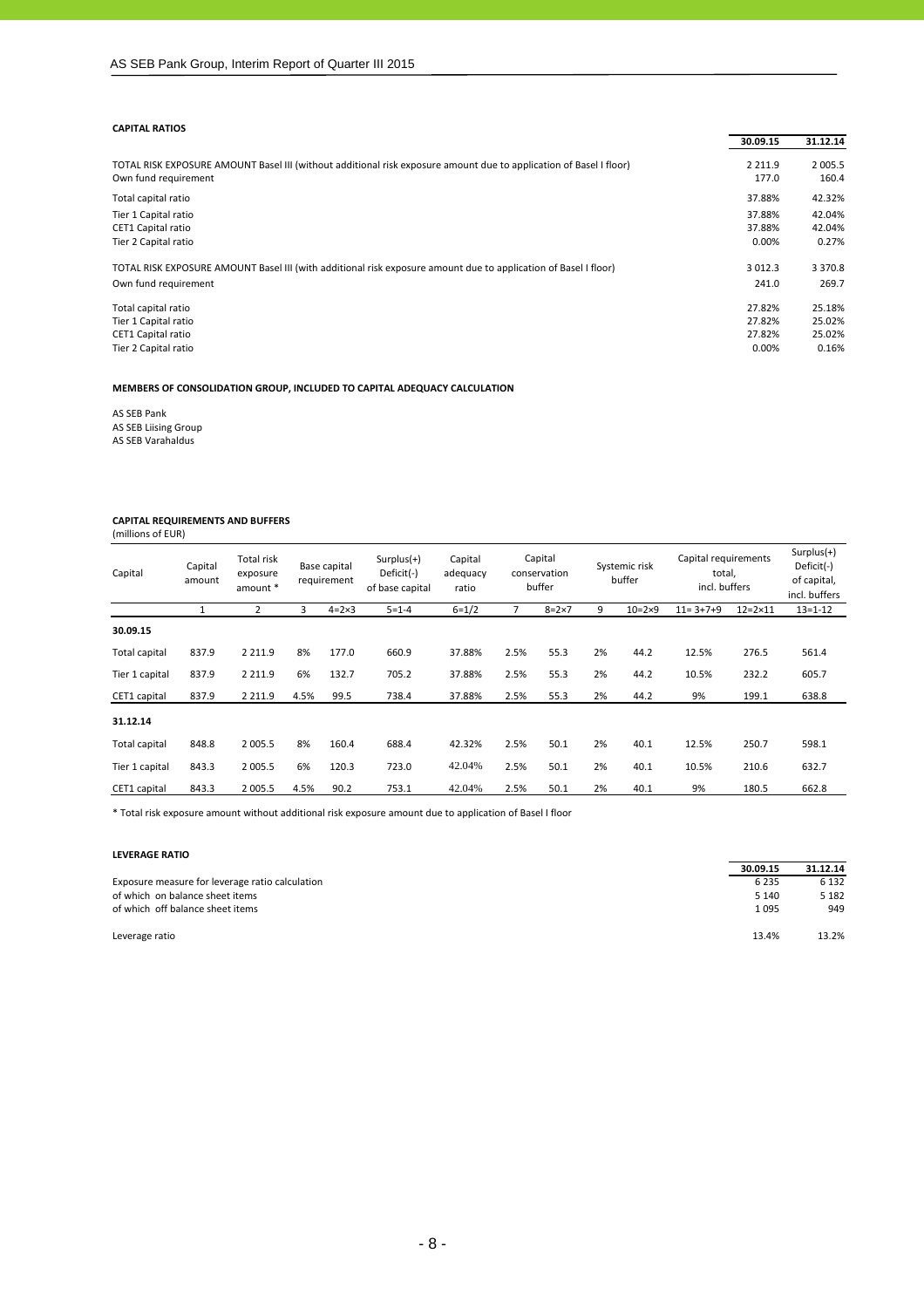| 4. Risk concentration                                                       |          |          |          |
|-----------------------------------------------------------------------------|----------|----------|----------|
| (millions of EUR)                                                           | 30.09.15 | 31.12.14 | 30.09.14 |
| Total claims against persons associated with the credit institution's       |          |          |          |
| consolidation group                                                         | 2.0      | 7.4      | 1.8      |
| The share of claims of the persons associated with the credit institution's |          |          |          |
| consolidation group in net own funds, %,                                    | 0.24     | 0.87     | 0.23     |
| Total of large exposure claims                                              | 496.2    | 283.0    | 345.7    |
| The share of large exposure claims in net own funds, %                      | 59.22    | 33.34    | 44.36    |
| Number of large exposure customers                                          | 6        | 5        | 6        |

|  | 5. Key figures |  |  |
|--|----------------|--|--|
|--|----------------|--|--|

| (millions of EUR)                       |             |           |           |
|-----------------------------------------|-------------|-----------|-----------|
|                                         | 30.09.15    | 31.12.14  | 30.09.14  |
| Net profit                              | 55.4        | 79.4      | 57.3      |
| Average equity                          | 877.6       | 814.7     | 803.6     |
| Return on equity (ROE), %               | 8.42        | 9.75      | 9.51      |
| Average assets                          | 5 1 6 4 . 8 | 4 8 1 2.9 | 4 6 3 1.4 |
| Return on assets (ROA), %               | 1.43        | 1.65      | 1.65      |
| Net interest income                     | 60.6        | 86.4      | 65.1      |
| Average interest earning assets         | 5 0 3 7 . 8 | 4 687.8   | 4 5 0 8.7 |
| Net interest margin (NIM), %            | 1.60        | 1.84      | 1.93      |
| Spread, %                               | 1.57        | 1.78      | 1.85      |
| Cost / Income ratio, %                  | 43.2        | 41.7      | 42.2      |
| Ratio of individually impaired loans, % | 0.48        | 0.76      | 0.69      |

#### **Explanations**

Return on equity (ROE) = Net profit/Average equity \* 100 Average equity = (Equity of current year end + Equity of previous year end)/2 Return on assets (ROA) = Net profit/Average assets \* 100 Average assets = (Assets of current year end + Assets of previous year end)/2 Cost of interest bearing liabilities = Interest expenses/Average interest bearing liabilities \*100 Cost/Income Ratio = Total Operating Expenses/Total Income \* 100 Spread = Yield on interest earning assets ‐ Cost of interest bearing liabilities Ratio of individually impaired loans = Individually impaired loans/Loans to customers and credit institutions\* 100 Net interest margin (NIM) = Net interest income/Average interest earning assets \* 100 Yield on interest earning assets = Interest income/Average interest earning assets \*100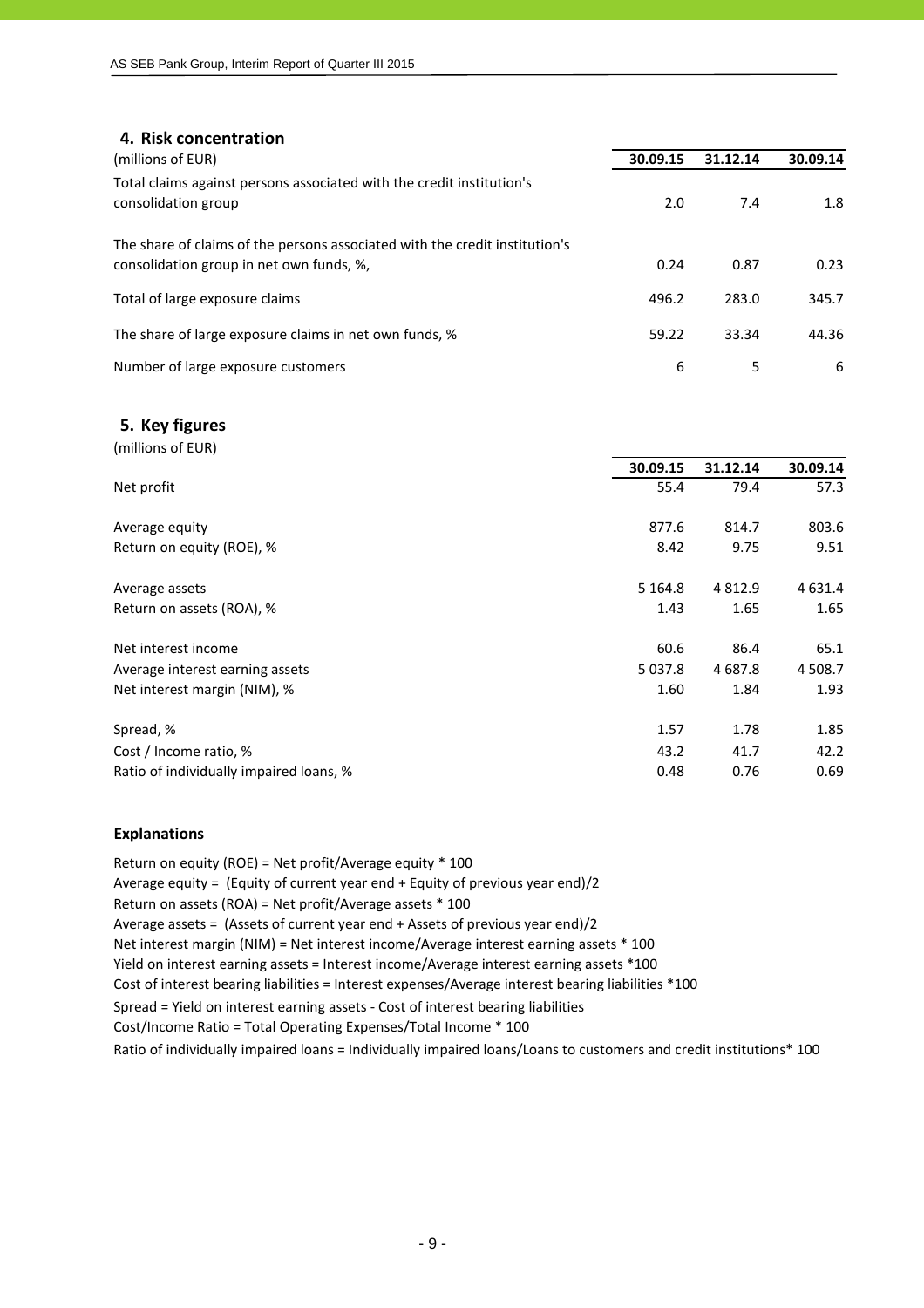#### **Interest earning assets:**

Balances with central bank Loans and advances to credit institutions Loans and advances to customers Debt securities and other fixed income securities (all without accrued interests)

#### **Interest bearing liabilities:**

Due to credit institutions Due to customers (all without accrued interests)

#### **Total Operating Expenses:**

Personnel expenses Other expenses Depreciation, amortisation and impairment of tangible and intangible assets

#### **Total Income:**

Net interest income Net fee and commission income Net income from foreign exchange Gains less losses from financial assets at fair value through profit or loss Income from dividends Gains less losses from investment securities Share of profit of associates Other income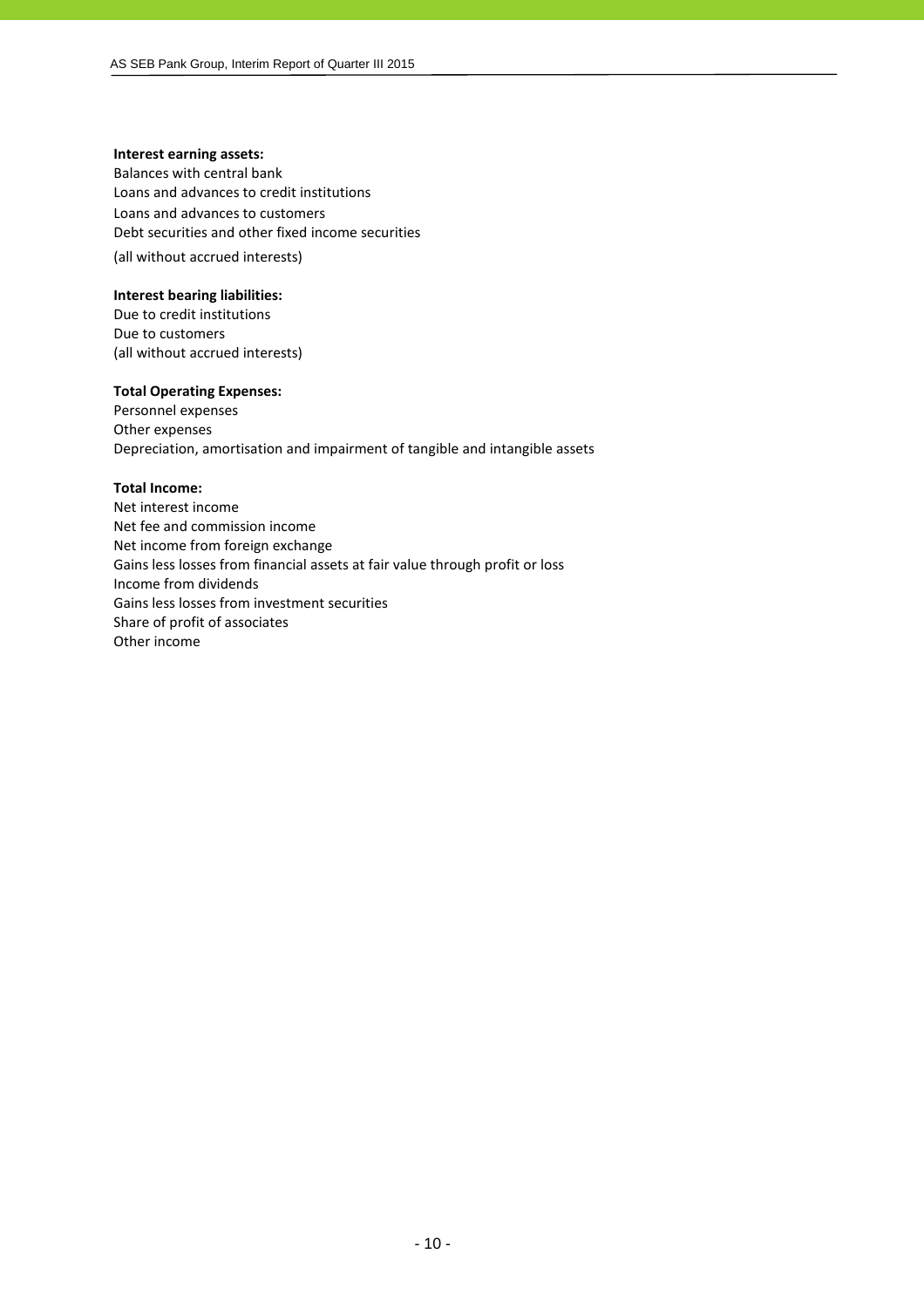## **III. Consolidated financial statements**

#### **1. Consolidated income statement** (millions of EUR)

|                                                               |                | 2015     |        | 2014          |        |
|---------------------------------------------------------------|----------------|----------|--------|---------------|--------|
|                                                               | Note           | 9 months |        | QIII 9 months | QIII   |
| Interest and similar income                                   | 3              | 68.2     | 22.2   | 75.9          | 25.5   |
| Interest expenses and similar charges                         | 4              | $-7.6$   | $-2.2$ | $-10.8$       | $-3.4$ |
| Net Interest Income                                           |                | 60.6     | 20.0   | 65.1          | 22.1   |
| Fee and commission income                                     | 5              | 46.7     | 15.9   | 43.5          | 15.4   |
| Fee and commission expense                                    | 6              | $-12.7$  | $-4.5$ | $-11.7$       | $-4.1$ |
| Net fee and commission income                                 |                | 34.0     | 11.4   | 31.8          | 11.3   |
| Net income from foreign exchange                              |                | 3.7      | 1.1    | 3.7           | 1.4    |
| Gains less losses from financial assets at fair value through |                |          |        |               |        |
| profit or loss                                                |                | 0.6      | 0.1    | 0.8           | 0.3    |
| Gains less losses from investment securities                  |                | $-0.6$   | 0.0    | $-2.5$        | $-0.9$ |
| Other income                                                  |                | 0.6      | 0.2    | 0.5           | 0.2    |
| Personnel expenses                                            |                | $-27.6$  | $-9.0$ | $-25.7$       | $-9.3$ |
| Other expenses                                                |                | $-12.5$  | $-4.0$ | $-13.9$       | $-4.2$ |
| Depreciation, amortisation and impairment of tangible and     |                |          |        |               |        |
| intangible assets                                             |                | $-2.8$   | $-1.0$ | $-2.4$        | $-0.8$ |
| Profit before impairment losses on loans and advances         |                | 56.0     | 18.8   | 57.4          | 20.1   |
| Impairment losses on loans and advances                       | $\overline{7}$ | 1.6      | $-1.2$ | $-0.1$        | $-1.4$ |
| Profit before income tax                                      |                | 57.6     | 17.6   | 57.3          | 18.7   |
| Income tax                                                    |                | $-2.2$   | 0.0    | 0.0           | 0.0    |
| Net profit                                                    |                | 55.4     | 17.6   | 57.3          | 18.7   |
| Profit attributable to the sole equity holder                 |                | 55.4     | 17.6   | 57.3          | 18.7   |
| 2. Consolidated statement of comprehensive income             |                |          |        |               |        |
| (millions of EUR)                                             |                | 2015     |        | 2014          |        |
|                                                               |                | 9 months |        | QIII 9 months | QIII   |
| Net profit                                                    |                | 55.4     | 17.6   | 57.3          | 18.7   |

| <b>IVEL PLOTE</b>                                                    | 33.4   | 17.O   |      | 10.7 |
|----------------------------------------------------------------------|--------|--------|------|------|
| Other comprehensive income/expense                                   |        |        |      |      |
| Items that may subsequently be reclassified to the income statement: |        |        |      |      |
| Revaluation of available-for-sale financial assets                   | $-0.2$ | $-0.4$ | 0.3  | 0.1  |
| Total other comprehensive income/expense                             | $-0.2$ | $-0.4$ | 0.3  | 0.1  |
| Total comprehensive income                                           | 55.2   | 17.2   | 57.6 | 18.8 |
| Sole equity holder of the parent entity (total)                      | 55.2   | 17.2   | 57.6 | 18.8 |
| -Total comprehensive income from continued operations                | 55.2   | 17.2   | 57.6 | 18.8 |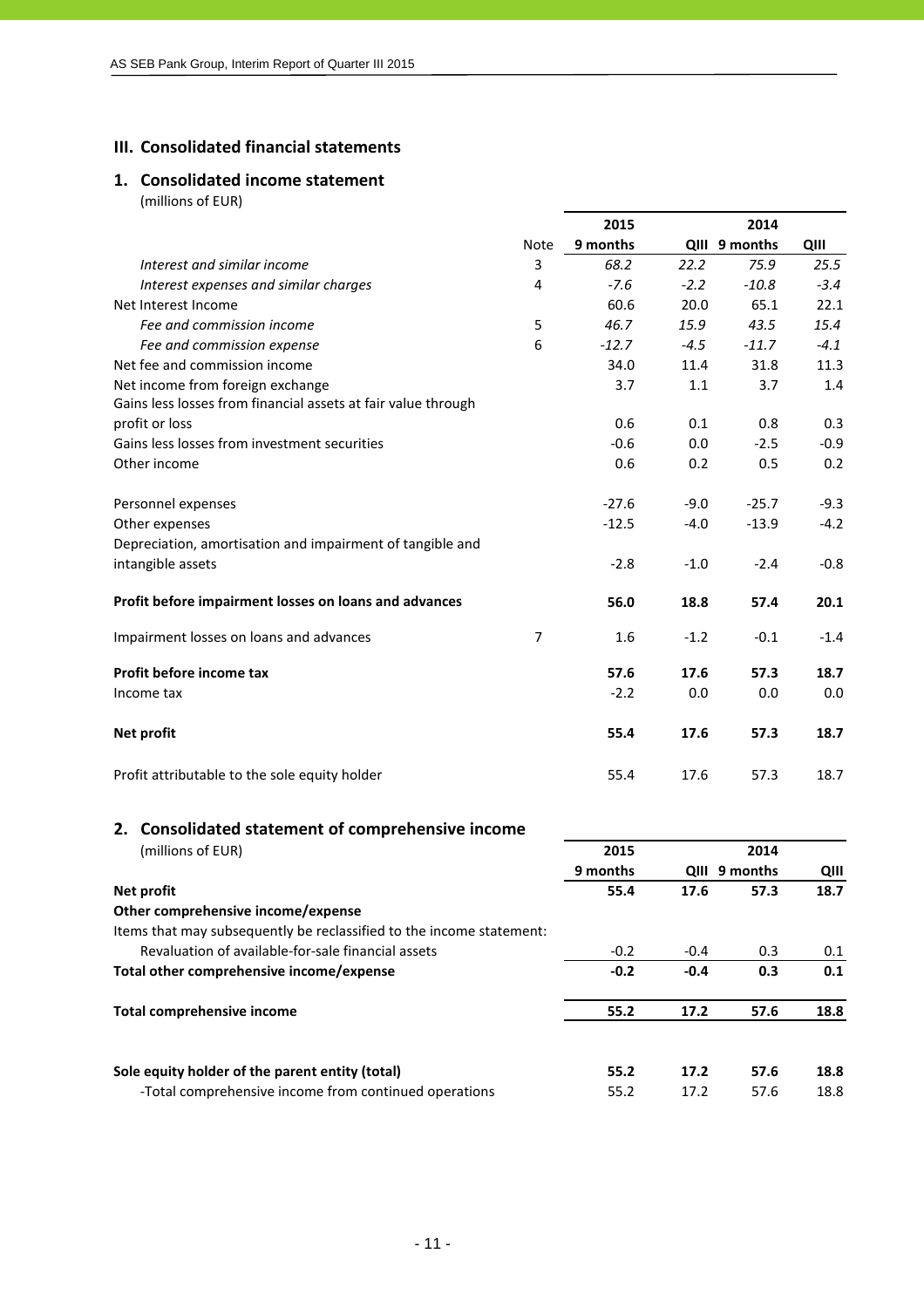# **3. Consolidated statement of financial position**

(millions of EUR)

|                                                                     | 30.09.15    | 31.12.14    |
|---------------------------------------------------------------------|-------------|-------------|
| <b>ASSETS</b>                                                       |             |             |
| Cash                                                                | 39.6        | 43.4        |
| Balances with central bank                                          | 185.6       | 940.0       |
| Loans and advances to credit institutions                           | 790.9       | 53.0        |
| Loans and advances to customers                                     | 4 0 4 9 . 1 | 3 9 6 3 . 4 |
| Financial assets held for trading                                   | 27.4        | 28.7        |
| Financial assets designated at fair value through profit or loss at |             |             |
| inception                                                           | 0.0         | 102.2       |
| Available-for-sale financial assets                                 | 5.5         | 5.2         |
| Other assets                                                        | 35.1        | 34.8        |
| Investments in associates                                           | 0.8         | 0.8         |
| Intangible assets                                                   | 2.6         | 1.1         |
| Property, plant and equipment                                       | 10.1        | 10.2        |
| <b>TOTAL ASSETS</b>                                                 | 5 1 4 6 . 7 | 5 182.8     |

#### **LIABILITIES AND SHAREHOLDERS' EQUITY**

| Due to credit institutions                                 | 935.3       | 1 0 3 3 .5  |
|------------------------------------------------------------|-------------|-------------|
| Due to customers                                           | 3 197.8     | 3 188.7     |
| Other liabilities                                          | 84.8        | 78.0        |
| Financial liabilities at fair value through profit or loss | 28.1        | 27.5        |
| Provisions                                                 | 0.3         | 0.3         |
| <b>Total Liabilities</b>                                   | 4 2 4 6 .3  | 4 3 2 8 .0  |
| Share capital                                              | 42.5        | 42.5        |
| Share premium                                              | 86.3        | 86.3        |
| Other reserves                                             | 20.0        | 20.1        |
| Retained earnings                                          | 751.6       | 705.9       |
| Total shareholders' equity                                 | 900.4       | 854.8       |
| <b>TOTAL LIABILITIES AND SHAREHOLDERS' EQUITY</b>          | 5 1 4 6 . 7 | 5 1 8 2 . 8 |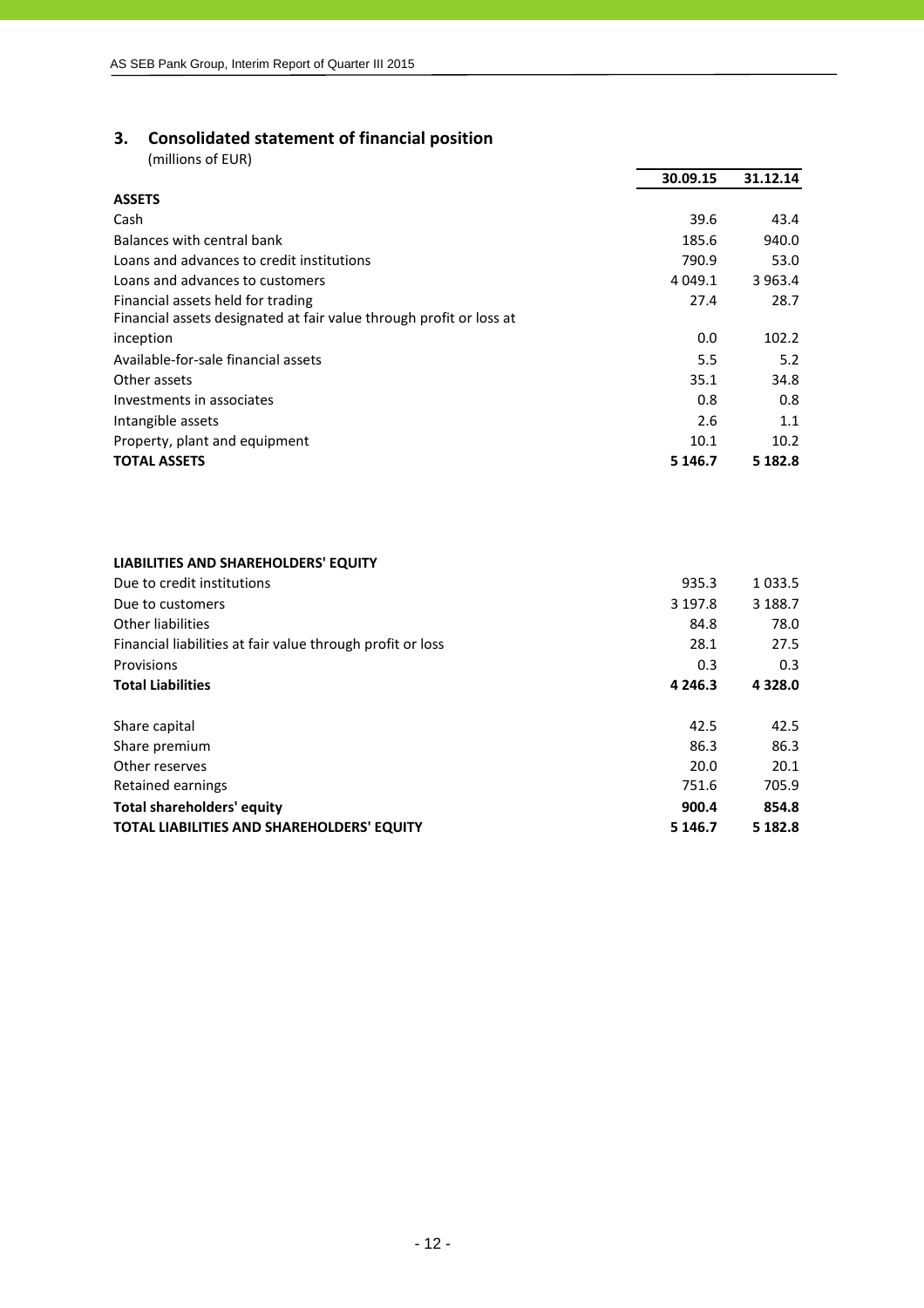## **4. Consolidated cash flow statement**

(millions of EUR)

|                                                                                 | 2015     | 2014     |
|---------------------------------------------------------------------------------|----------|----------|
|                                                                                 | 9 months | 9 months |
| I. Cash flows from operating activities                                         |          |          |
| Interest received                                                               | 68.7     | 75.6     |
| Interest paid                                                                   | $-8.6$   | $-11.3$  |
| Fee and commission received                                                     | 46.7     | 43.5     |
| Fee and commission paid                                                         | $-12.7$  | $-11.7$  |
| Net trading income and other operating income                                   | 4.7      | 1.7      |
| Personnel expenses and other operating expenses                                 | $-39.5$  | $-37.9$  |
| Income tax paid                                                                 | $-2.2$   | 0.0      |
| Cash flows from operating activities before changes in the operating assets and |          |          |
| liabilities                                                                     | 57.1     | 59.9     |
| <b>Changes in operating assets:</b>                                             |          |          |
| Loans and advances to credit institutions and mandatory reserve in central bank | $-7.4$   | 21.5     |
| Loans and advances to customers                                                 | $-84.7$  | $-120.6$ |
| Other assets                                                                    | 4.9      | $-2.4$   |
| <b>Changes of operating liabilities:</b>                                        |          |          |
| Due to credit institutions                                                      | $-91.2$  | 201.5    |
| Due to customers                                                                | 9.6      | 116.9    |
| Other liabilities                                                               | 0.9      | 1.1      |
| Cash flow from (used in) operating activities                                   | $-110.8$ | 277.9    |
| II. Cash flows from investing activities                                        |          |          |
| Net increase-/decrease+ of investment portfolio securities                      | $-0.5$   | 0.0      |
| Purchase of investment properties, tangible and intangible assets               | $-4.4$   | $-4.4$   |
| Cash flow from (used in) investing activities                                   | $-4.9$   | $-4.4$   |
| III. Cash flows from financing activities                                       |          |          |
| Dividends paid                                                                  | $-10.0$  | 0.0      |
| Cash used in financing activities                                               | $-10.0$  | 0.0      |
| Net decrease/increase in cash and cash equivalents                              | $-125.7$ | 273.5    |
| Cash and cash equivalents at the beginning of period                            | 1 105.0  | 501.6    |
| Effect of exchange rate changes on cash and cash equivalents                    | 0.0      | 0.0      |
| Cash and cash equivalents at the end of period                                  | 979.3    | 775.1    |

| Cash and cash equivalents includes:                      | 30.09.15 | 30.09.14 |
|----------------------------------------------------------|----------|----------|
| Cash on hand                                             | 39.6     | 40.6     |
| Balances with the central bank without mandatory reserve | 150.0    | 37.5     |
| Liquid deposits in other credit institutions             | 789.7    | 598.3    |
| Trading portfolio and liquidity securities               | 0.0      | 98.7     |
|                                                          | 979.3    | 775.1    |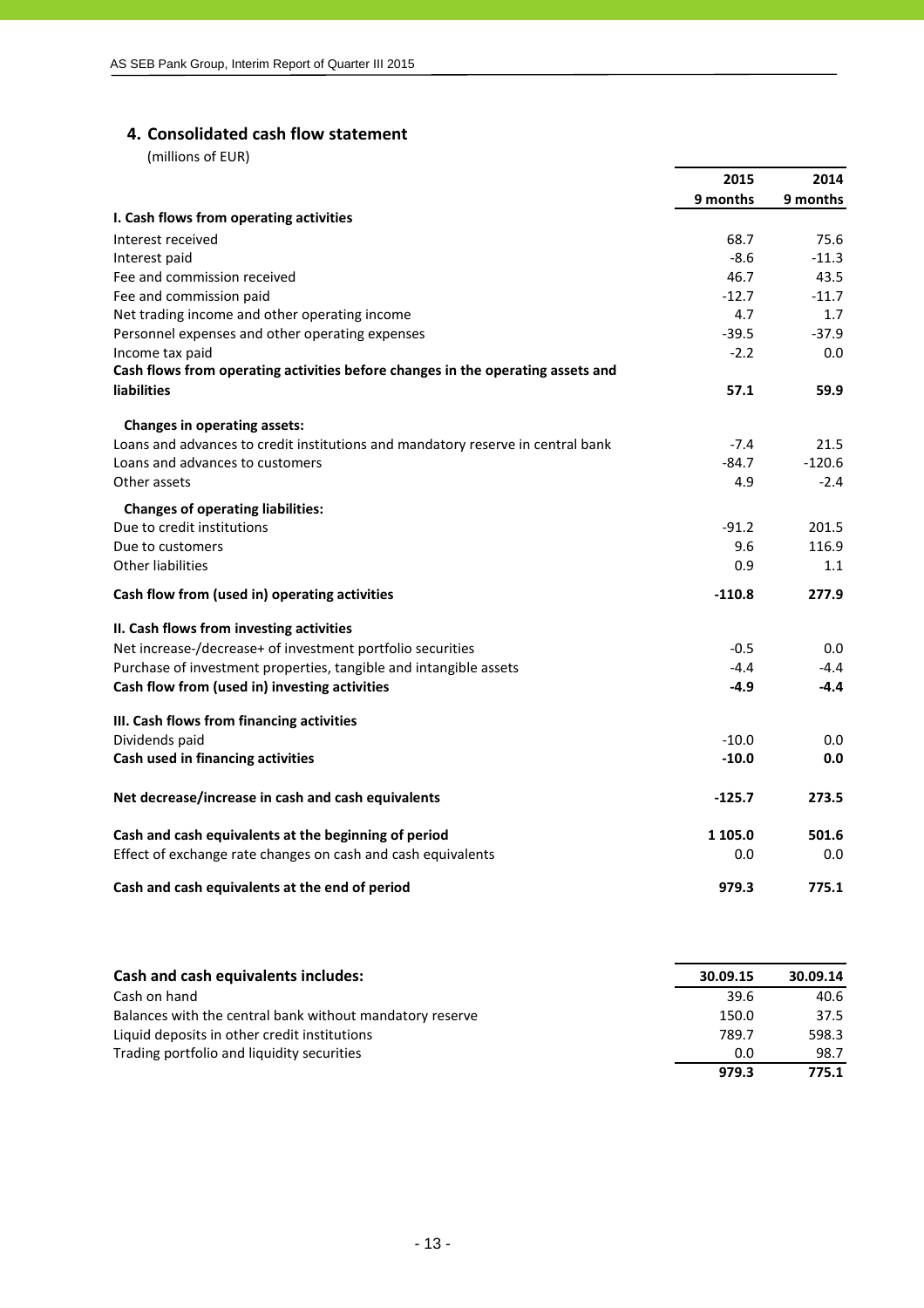# **5. Changes in consolidated shareholders' equity**

(millions of EUR)

|                                                                            |               | <b>Share</b> |                 | <b>Retained</b> | <b>Total</b>  |
|----------------------------------------------------------------------------|---------------|--------------|-----------------|-----------------|---------------|
|                                                                            | Share capital | premium      | <b>Reserves</b> | profit          | shareholders' |
| Year beginning 01.01.2014                                                  | 42.5          | 86.3         | 19.8            | 626.0           | 774.6         |
| Other                                                                      | 0.0           | 0.0          | 0.0             | 0.4             | 0.4           |
| Net profit                                                                 | 0.0           | 0.0          | 0.0             | 57.3            | 57.3          |
| Other comprehensive income:<br>Net change in available-for-sale financial  |               |              |                 |                 |               |
| assets                                                                     | 0.0           | 0.0          | 0.3             | 0.0             | 0.3           |
| Total other comprehensive income                                           | 0.0           | 0.0          | 0.3             | 0.0             | 0.3           |
| <b>Total comprehensive income</b>                                          | 0.0           | 0.0          | 0.3             | 57.3            | 57.6          |
| <b>Final balance 30.09.2014</b>                                            | 42.5          | 86.3         | 20.1            | 683.7           | 832.6         |
| Year beginning 01.01.2015                                                  | 42.5          | 86.3         | 20.1            | 705.9           | 854.8         |
| Dividend paid                                                              | 0.0           | 0.0          | 0.0             | $-10.0$         | $-10.0$       |
| Other                                                                      | 0.0           | 0.0          | 0.0             | 0.4             | 0.4           |
| Net profit                                                                 | 0.0           | 0.0          | 0.0             | 55.4            | 55.4          |
| Other comprehensive expense:<br>Net change in available-for-sale financial |               |              |                 |                 |               |
| assets                                                                     | 0.0           | 0.0          | $-0.2$          | 0.0             | $-0.2$        |
| Total other comprehensive expense                                          | 0.0           | 0.0          | $-0.2$          | 0.0             | $-0.2$        |
| Total comprehensive income/expense                                         | 0.0           | 0.0          | $-0.2$          | 55.4            | 55.2          |
| <b>Final balance 30.09.2015</b>                                            | 42.5          | 86.3         | 19.9            | 751.7           | 900.4         |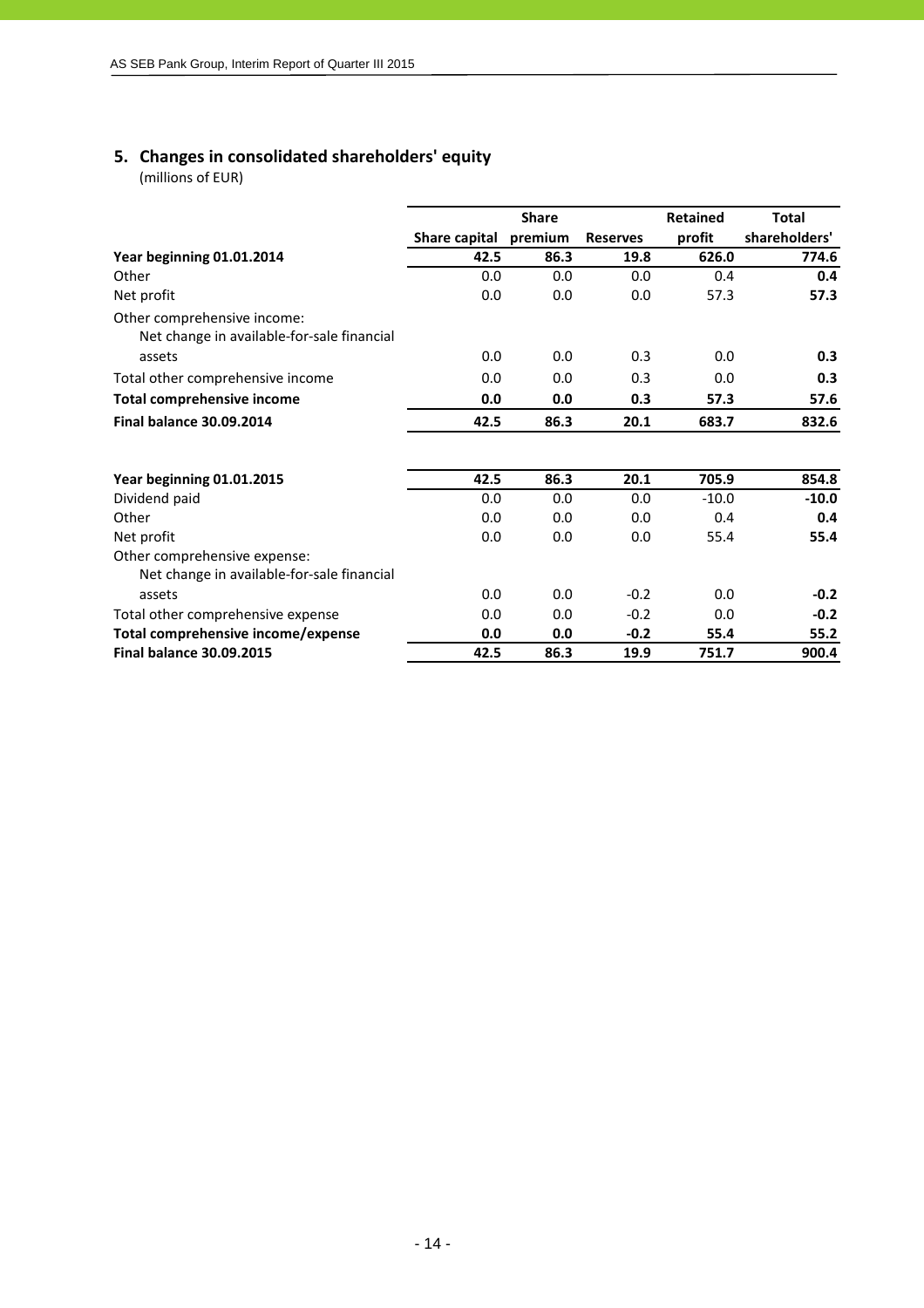## **6. Contingent assets and liabilities and commitments**

(millions of EUR)

| 30.09.15                                            | <b>Balance value</b><br><b>Contract amount</b> |                    |               |                    |
|-----------------------------------------------------|------------------------------------------------|--------------------|---------------|--------------------|
|                                                     | <b>Assets</b>                                  | <b>Liabilities</b> | <b>Assets</b> | <b>Liabilities</b> |
| 1. Irrevocable and revocable transactions           | 66.0                                           | 1080.3             | 0.0           | 0.0                |
| 1.1. Guarantees and other similar off-balance sheet |                                                |                    |               |                    |
| irrovocable liabilitieas and claims                 | 61.0                                           | 299.5              | 0.0           | 0.0                |
| incl. financial quarantees                          | 60.0                                           | 134.6              | 0.0           | 0.0                |
| 1.2. Loan commitments                               | 5.0                                            | 780.8              | 0.0           | 0.0                |
| 1.3. Other revocable transactions                   | 0.0                                            | 0.0                | 0.0           | 0.0                |
| 2. Derivatives                                      | 631.7                                          | 631.1              | 27.4          | 28.1               |
| 2.1. Currency related derivatives                   | 254.9                                          | 254.6              | 1.0           | 0.7                |
| 2.2. Interest related derivatives                   | 366.5                                          | 366.5              | 25.8          | 26.6               |
| 2.3. Equity related derivatives*                    | 10.3                                           | 10.0               | 0.6           | 0.8                |
|                                                     | 697.7                                          | 1711.4             | 27.4          | 28.1               |

| 31.12.14                                            | <b>Contract amount</b> |                    | <b>Balance value</b> |                    |
|-----------------------------------------------------|------------------------|--------------------|----------------------|--------------------|
|                                                     | <b>Assets</b>          | <b>Liabilities</b> | <b>Assets</b>        | <b>Liabilities</b> |
| 1. Irrevocable and revocable transactions           | 5.8                    | 931.8              | 0.0                  | 0.0                |
| 1.1. Guarantees and other similar off-balance sheet |                        |                    |                      |                    |
| irrovocable liabilitieas and claims                 | 0.8                    | 240.5              | 0.0                  | 0.0                |
| incl. financial guarantees                          | 0.0                    | 80.3               | 0.0                  | 0.0                |
| 1.2. Loan commitments                               | 5.0                    | 691.3              | 0.0                  | 0.0                |
| 2. Derivatives                                      | 959.0                  | 956.8              | 28.7                 | 27.6               |
| 2.1. Currency related derivatives                   | 629.8                  | 627.8              | 3.4                  | 1.4                |
| 2.2. Interest related derivatives                   | 316.1                  | 316.1              | 24.0                 | 24.5               |
| 2.3. Equity related derivatives*                    | 13.1                   | 12.9               | 1.3                  | 1.7                |
|                                                     | 964.8                  | 1888.6             | 28.7                 | 27.6               |

\* Derivative transactions are executed to cover the client's position and the derivative risks are not taken to own portfolio. All risks arising from these transactions are fully mitigated with parent company. The equity option prices are calculated using for all input data (e.g. underlying prices or volumes) either independently sourced input (e.g. the underlying prices) or an independent price verification is performed on the next day to compare the values to independently sourced market data (e.g. for volumes).

Pursuant to the Law of Obligations Act, the operating lease agreements, concluded by AS SEB Liising are partially related to a contingent liability, the likelihood and the amount of which cannot be reliably determined. According to the management of the company, based on the previous practice, realization of the obligation is unlikely.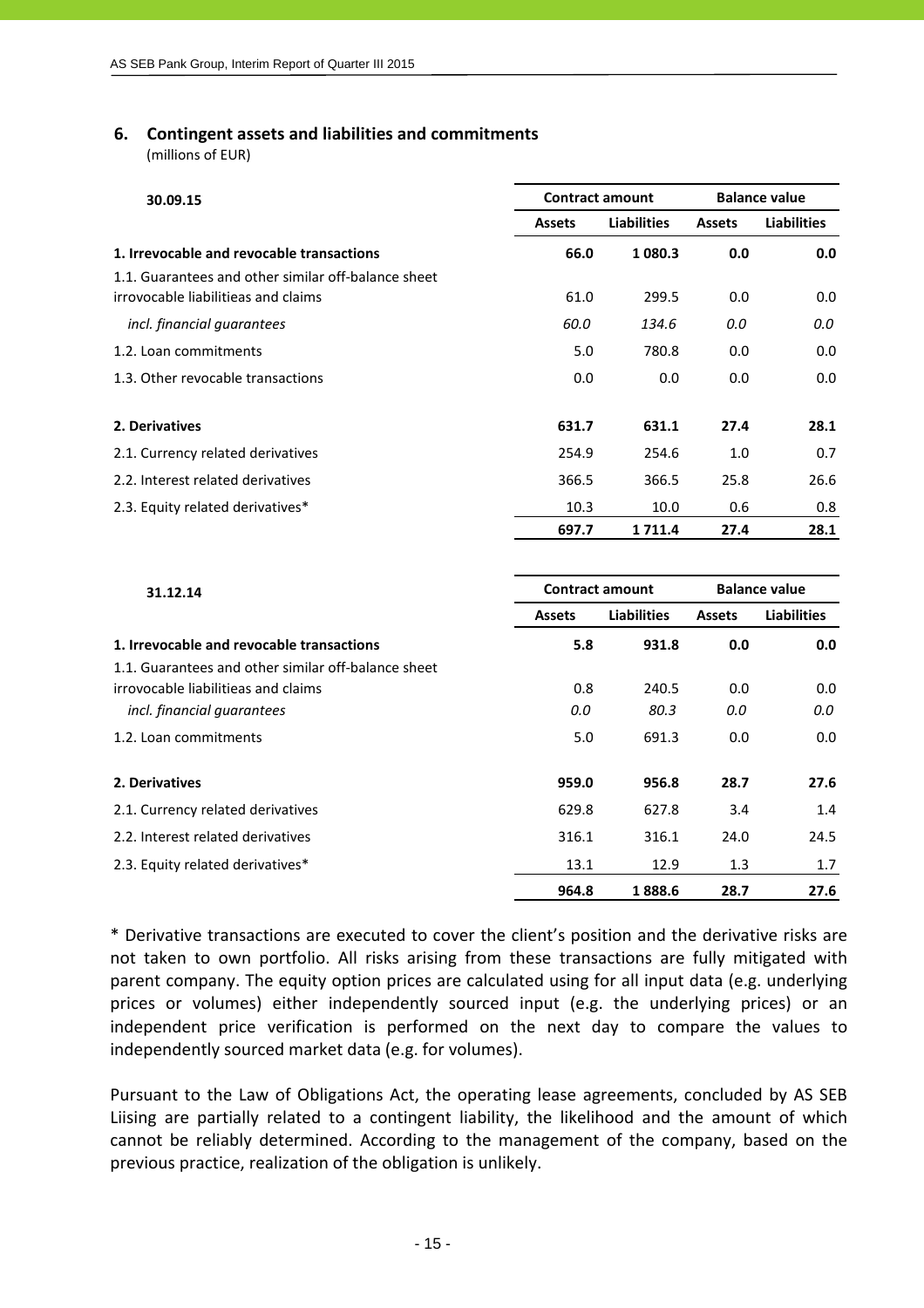# **Note 1 Accounting principles**

The interim report of AS SEB Pank Group for Quarter III 2015 has been prepared in conformity with International Accounting Standard IAS 34 "Interim Financial Reporting" and the disclosure requirements, established by Eesti Pank.

The accounting principles, used in the interim report of AS SEB Pank Group for Quarter III 2015 are in conformity with the accounting principles used in the annual report for the year ended on 31 December 2014.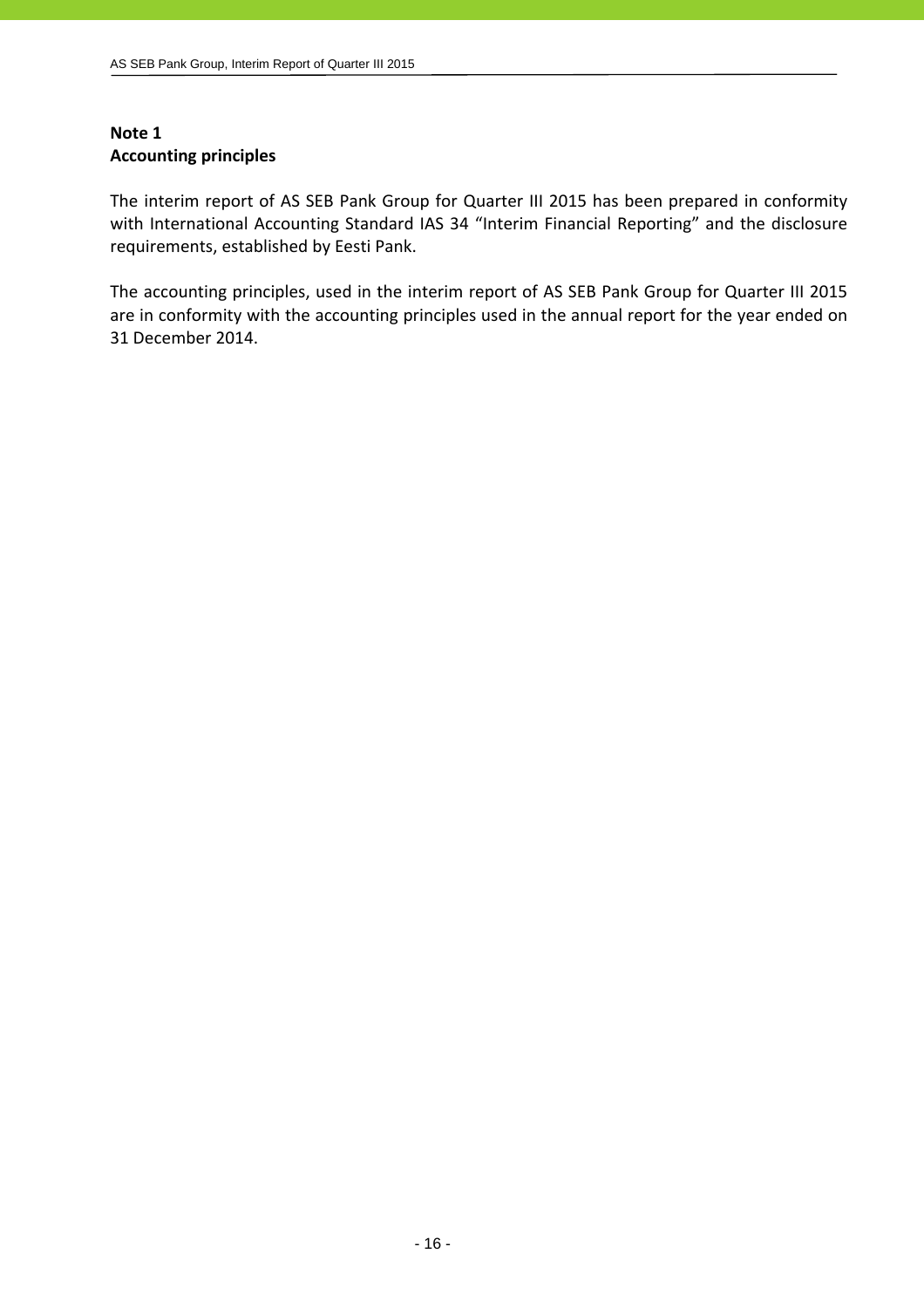# **Fair value of financial assets and liabilities**

(millions of EUR)

#### **A) Financial instruments measured at fair value**

|                                                             |         |         |         | 30.09.15 |         |         |         | 31.12.14 |
|-------------------------------------------------------------|---------|---------|---------|----------|---------|---------|---------|----------|
|                                                             | Level 1 | Level 2 | Level 3 | Total    | Level 1 | Level 2 | Level 3 | Total    |
| Financial assets at fair value through profit and loss      |         |         |         |          |         |         |         |          |
| <b>Financial assets held for trading</b>                    | 0.1     | 27.3    | 0.0     | 27.4     | 0.3     | 28.5    | 0.0     | 28.8     |
| Debt securities                                             | 0.0     | 0.0     | 0.0     | 0.0      | 0.0     | 0.0     | 0.0     | 0.0      |
| Equity securities                                           | 0.0     | 0.0     | 0.0     | 0.0      | 0.0     | 0.0     | 0.0     | 0.0      |
| <b>Derivatives</b>                                          | 0.0     | 27.3    | 0.0     | 27.3     | $0.2*$  | 28.5    | 0.0     | 28.7     |
| Financial assets designated at fair                         |         |         |         |          |         |         |         |          |
| value through profit or loss at                             |         |         |         |          |         |         |         |          |
| inception                                                   | 0.0     | 0.0     | 0.0     | 0.0      | 102.2   | 0.0     | 0.0     | 102.2    |
| Debt securities                                             | 0.0     | 0.0     | 0.0     | 5.5      | 102.2   | 0.0     | 0.0     | 102.2    |
| <b>Available for sale financial assets</b>                  | 5.4     | 0.0     | 0.1     | 5.5      | 5.1     | 0.0     | 0.1     | 5.2      |
| Investment securities - equity                              | 5.4     | 0.0     | 0.1     | 5.5      | 5.1     | 0.0     | 0.1     | 5.2      |
| <b>TOTAL ASSETS</b>                                         | 5.5     | 27.3    | 0.1     | 32.9     | 107.6   | 28.5    | 0.1     | 136.2    |
| Financial liabilities at fair value through profit and loss |         |         |         |          |         |         |         |          |
| Financial liabilities held for trading                      | 0.0     | 28.1    | 0.0     | 28.1     | $0.1*$  | 27.4    | 0.0     | 27.5     |
| <b>TOTAL LIABILITIES</b>                                    | 0.0     | 28.1    | 0.0     | 28.1     | 0.1     | 27.4    | 0.0     | 27.5     |
|                                                             |         |         |         |          |         |         |         |          |

\*Fair value of spot derivatives

IFRS 7 specifies a hierarchy of valuation techniques based on whether the inputs to those valuation techniques are observable or unobservable. Observable inputs reflect market data obtained from independent sources; unobservable inputs reflect the Group's market assumptions. These two types of inputs have created the following fair value hierarchy:

Level 1 - Quoted prices (unadjusted) in active markets for identical assets or liabilities. This level includes listed equity securities and debt instruments on exchanges but also instruments quoted by market participants.

Level 2 ‐ Inputs other than quoted prices included within Level 1 that are observable for the asset or liability, either directly (that is, as prices) or indirectly (that is, derived from prices). The sources of input parameters like Euro yield curve or counterparty credit risk are Bloomberg and Thomson Reuters.

Level 3 - Inputs for the asset or liability that are not based on observable market data (unobservable inputs). This level includes equity investments and debt instruments with significant unobservable components.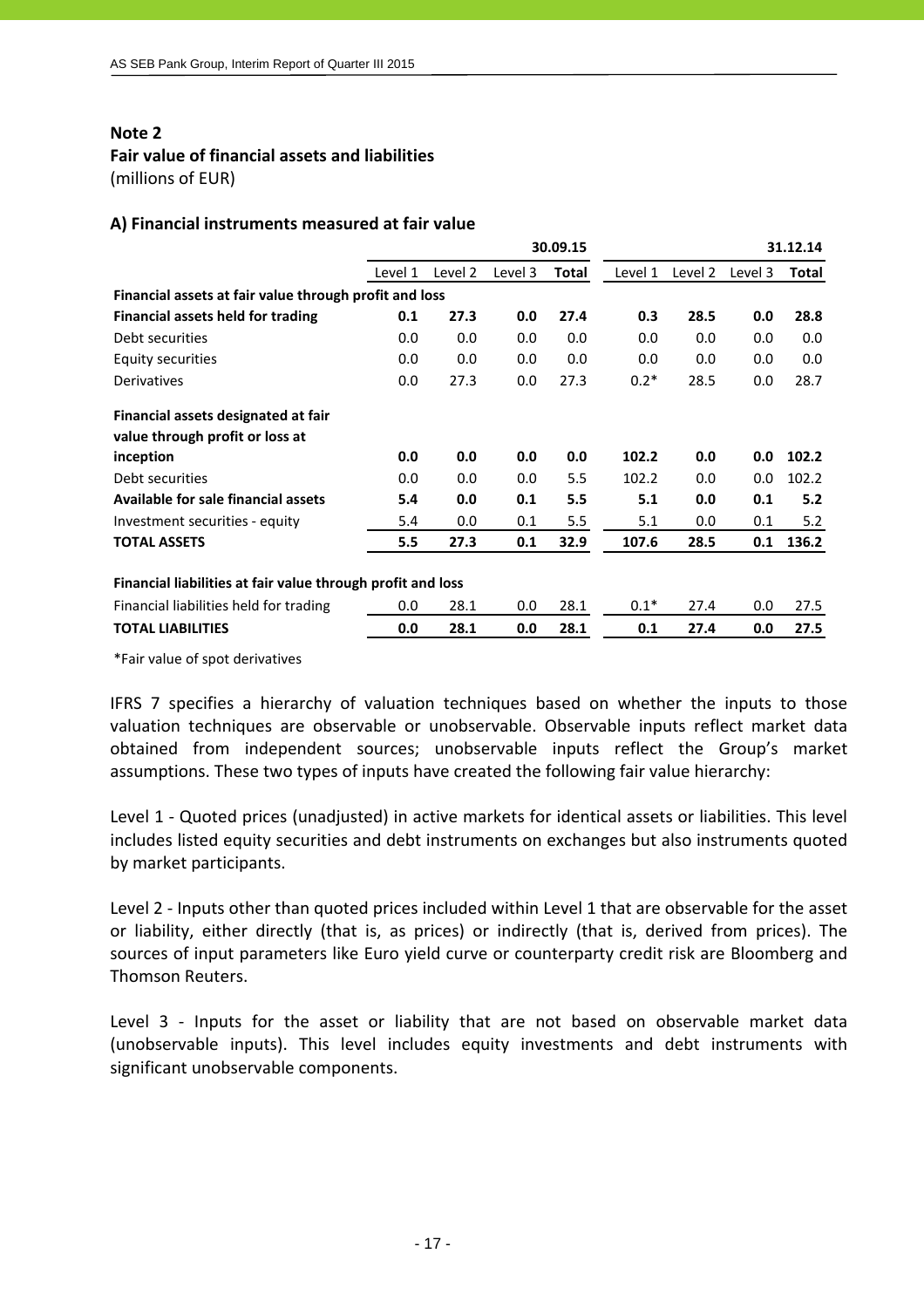| <b>Reconciliation of Level 3 Items</b>                     | Available-for-sale financial assets |       |  |  |  |
|------------------------------------------------------------|-------------------------------------|-------|--|--|--|
|                                                            | Investment                          |       |  |  |  |
|                                                            | securities -                        |       |  |  |  |
|                                                            | equity                              | Total |  |  |  |
| At 1 January 2014                                          | 0.0                                 | 0.0   |  |  |  |
| At 31 December 2014                                        | 0.1                                 | 0.1   |  |  |  |
| Total losses for the period included in profit or loss for |                                     |       |  |  |  |
| assets/liabilities held at 31.12.14                        | 0.1                                 | 0.1   |  |  |  |
| At 1 January 2015                                          | 0.1                                 | 0.1   |  |  |  |
| At 31 September 2015                                       | 0.1                                 | 0.1   |  |  |  |
| Total losses for the period included in profit or loss for |                                     |       |  |  |  |
| assets/liabilities held at 30.09.15                        | 0.0                                 | 0.0   |  |  |  |

#### **B) Financial instruments not measured at fair value**

|                                           | 30.09.15    |             | 31.12.14   |             |
|-------------------------------------------|-------------|-------------|------------|-------------|
|                                           | Carrying    | Fair value, | Carrying   | Fair value, |
|                                           | value       | Level 3     | value      | Level 3     |
| <b>ASSETS</b>                             |             |             |            |             |
| Loans and advances to credit institutions | 790.9       | 790.9       | 53.0       | 53.0        |
| Loans and advances to customers           | 4 0 4 9 .1  | 3 9 4 6.7   | 3 9 6 3.4  | 3 870.3     |
| Loans to Corporates                       | 2057.6      | 2063.9      | 2054.5     | 2053.5      |
| Loans to households                       | 1991.5      | 1882.8      | 1908.9     | 1816.8      |
| Other assets                              | 35.1        | 35.1        | 34.8       | 34.8        |
| <b>TOTAL ASSETS</b>                       | 4 8 7 5 . 1 | 4 7 7 2 . 7 | 4 0 5 1.2  | 3 9 5 8.1   |
| <b>LIABILITIES</b>                        |             |             |            |             |
| Due to credit institutions                | 935.3       | 935.1       | 1 0 3 3.5  | 1 0 3 2.4   |
| Due to customers                          | 3 197.8     | 3 201.5     | 3 1 8 8 .7 | 3 191.8     |
| Due to Corporates                         | 1793.8      | 1 797.2     | 1843.6     | 1846.5      |
| Due to households                         | 1404.0      | 1404.3      | 1 345.1    | 1 3 4 5 . 4 |
| Other financial liabilities               | 84.8        | 84.8        | 78.0       | 78.0        |
| Subordinated loans                        | 0.0         | 0.0         | 0.0        | 0.0         |
| <b>TOTAL LIABILITIES</b>                  | 4 2 1 7 . 9 | 4 2 2 1.4   | 4 300.2    | 4 302.2     |

AS SEB Pank conducts assessment of fair value of financial assets and liabilities which are not presented in the Group's statement of financial position at their fair value. All finance instruments not measured at fair value specified at Level 3 in hierarchy of valuation of fair value, because of using unobservable inputs.

When calculating fair value for floating interest rate loans and for fixed-interest rate lending, future cash flows are discounted based on the market interest curve, which has been adjusted for applicable margins of new lending. Similarly have been calculated also fixed-interest rate deposits, floating interest rate and fixed-interest rate balances due to credit institutions.

As of reporting date fair value of loans and advances to customers was 2.53% (31.12.2014: 2.35%) lower than the carrying amount. Fair value of balances due to credit institutions was 0.02% lower (31.12.2014: 0.11% lower) than the carrying amount. Fair value of balances due to customers was 0.12% higher (31.12.2014: 0.1% higher) than the carrying amount.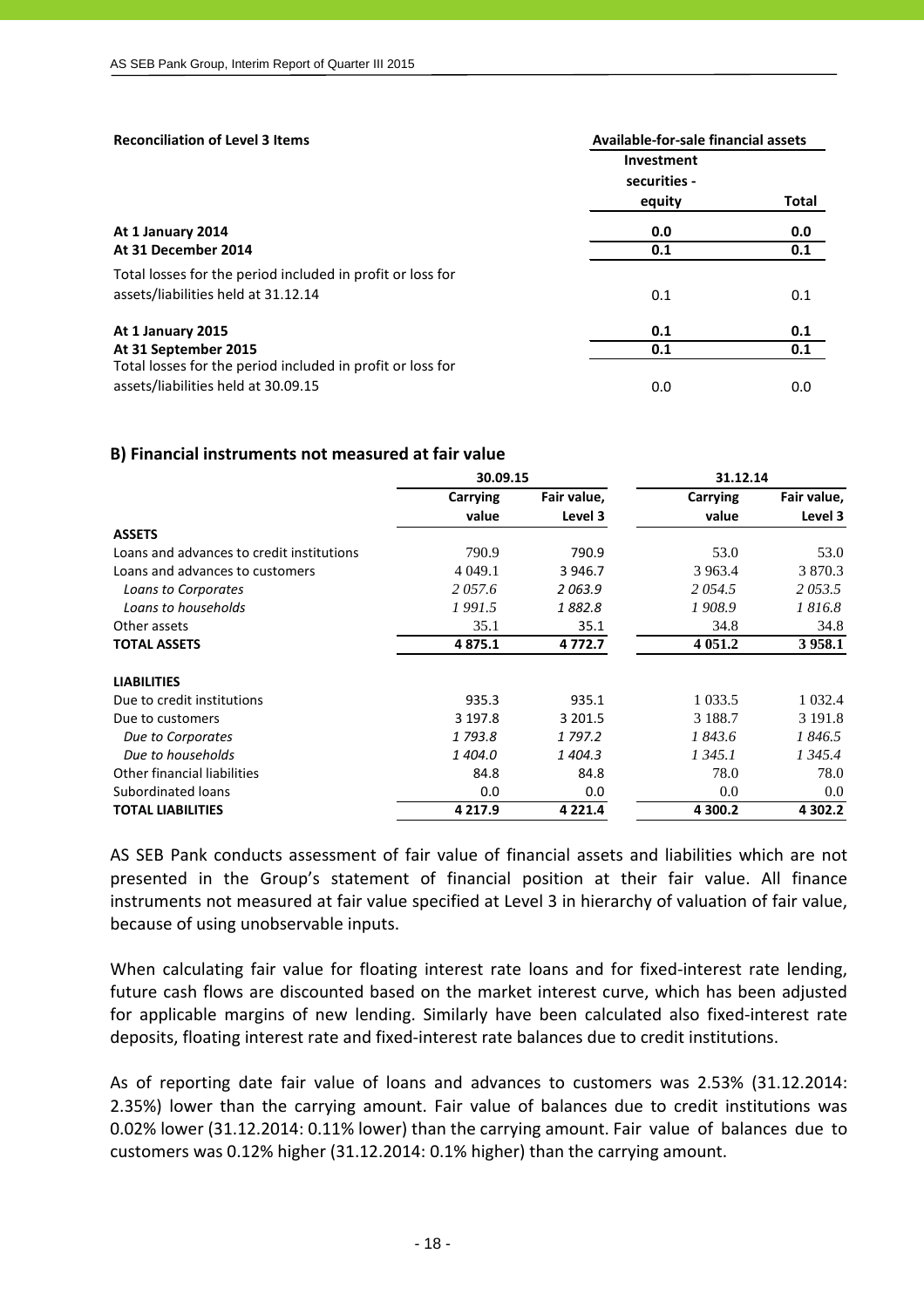# **Interest and similar income**

|  | (millions of EUP |  |
|--|------------------|--|
|  |                  |  |

| (millions of EUR)         | 2015     |               | 2014        |      |
|---------------------------|----------|---------------|-------------|------|
|                           | 9 months | QIII          | 9 months    | QIII |
| Loans                     | 57.3     | 19.1          | 62.5        | 21.0 |
| Leasing                   | 10.3     |               | 10.0<br>3.4 | 3.4  |
| Deposits with other banks |          | $-0.3$<br>0.0 | 0.6         | 0.1  |
| Fixed income securities   |          | 0.6           | 0.0<br>2.8  | 1.0  |
|                           | 68.2     | 22.2          | 75.9        | 25.5 |

#### **Note 4**

# **Interest expenses and similar charges**

| (millions of EUR)              | 2015     |        | 2014     |        |
|--------------------------------|----------|--------|----------|--------|
|                                | 9 months | QIII   | 9 months | QIII   |
| Credit institutions            | $-3.5$   | $-0.9$ | $-5.5$   | $-1.8$ |
| Time and other saving deposits | $-1.5$   | $-0.4$ | $-2.4$   | $-0.7$ |
| Demand deposits                | $-2.5$   | $-0.9$ | $-2.8$   | $-0.9$ |
| Other                          | $-0.1$   | 0.0    | $-0.1$   | 0.0    |
|                                | -7.6     | $-2.2$ | $-10.8$  | $-3.4$ |

#### **Note 5**

#### **Fee and commission income**

(millions of EUR) **2015 2014**

|                                               | 9 months | QIII | 9 months | QIII |
|-----------------------------------------------|----------|------|----------|------|
| Payment cards related commissions             | 18.3     | 6.4  | 18.0     | 6.4  |
| Securities market services *                  | 8.4      | 2.8  | 7.3      | 2.3  |
| <b>Transaction fees</b>                       | 4.0      | 1.3  | 4.3      | 1.5  |
| Credit contracts**                            | 3.8      | 1.4  | 3.1      | 1.0  |
| Insurance brokerage fees                      | 2.3      | 0.8  | 2.0      | 0.7  |
| Other settlement fees                         | 3.2      | 1.0  | 3.0      | 1.0  |
| Income from leasing agreements (full service) | 0.6      | 0.2  | 0.7      | 0.2  |
| Income from electronic channels               | 1.1      | 0.4  | 1.1      | 0.4  |
| Cash handling fees                            | 0.6      | 0.2  | 0.7      | 0.2  |
| Commodity futures fees                        | 0.4      | 0.0  | 0.0      | 0.0  |
| Other                                         | 4.0      | 1.4  | 3.3      | 1.7  |
|                                               | 46.7     | 15.9 | 43.5     | 15.4 |

\* Securities market services includes asset management fees of investment funds and securities portfolios, custody services, advisory fees and other with securities transactions related fees.

\*\* Credit contracts include loan, leasing, letter of credit and guarantee contracts, which are short‐term and do not constitute interest income, but are of administrative nature for arrangement or reorganisation of credits.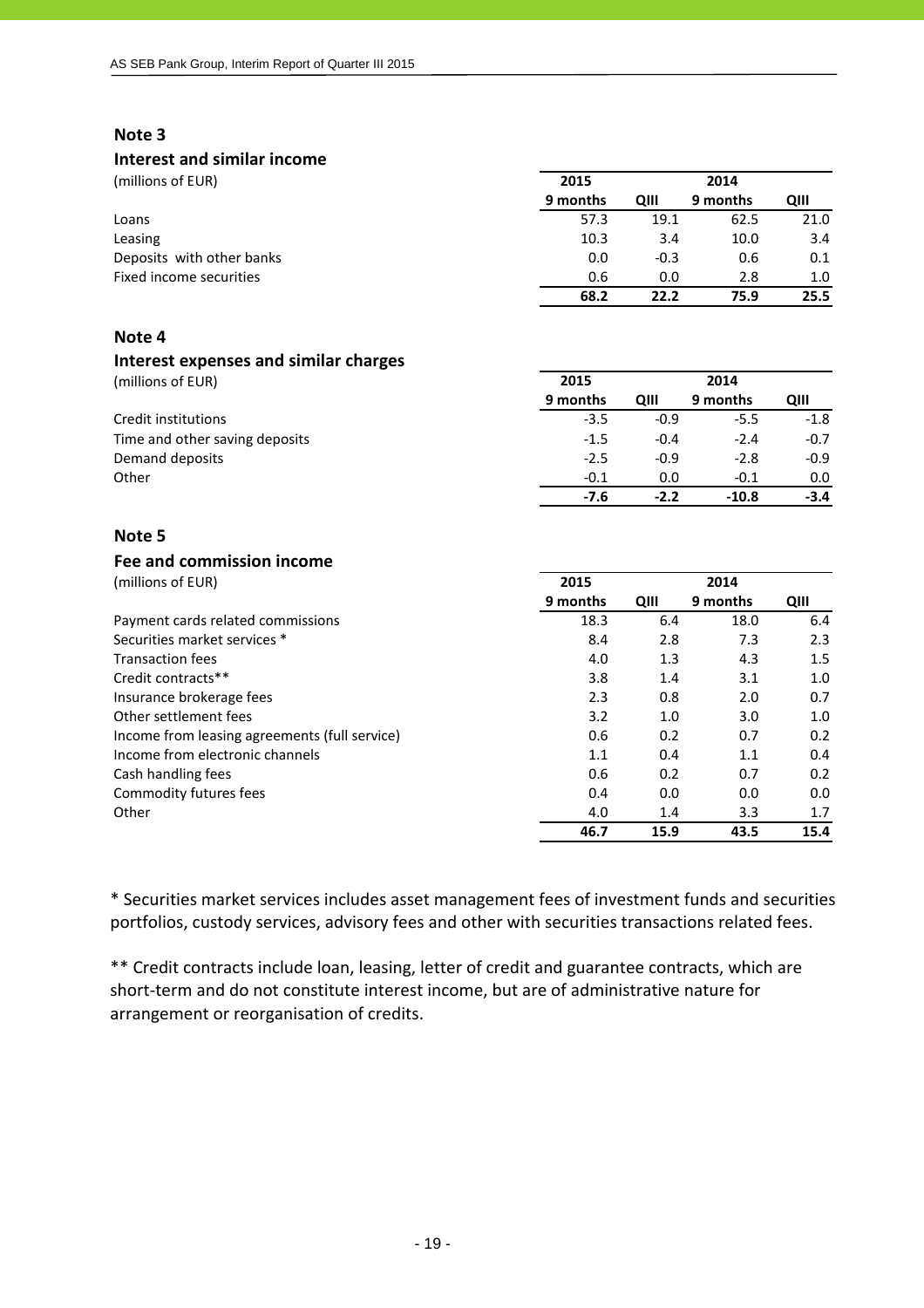#### **Fee and commission expense**

(millions of EUR) **2015 1900 2014 1900**

|                                               | 9 months | QIII   | 9 months | QIII   |
|-----------------------------------------------|----------|--------|----------|--------|
| Payment cards related commissions             | $-8.3$   | $-2.9$ | $-7.7$   | $-2.7$ |
| Cash collecting fees                          | $-1.0$   | $-0.4$ | $-1.0$   | $-0.4$ |
| Expenses to leasing agreements (full service) | $-0.5$   | $-0.1$ | $-0.7$   | $-0.3$ |
| Securities market services                    | $-1.3$   | $-0.5$ | $-0.9$   | $-0.3$ |
| <b>Transaction fees</b>                       | $-0.9$   | $-0.3$ | $-0.7$   | $-0.2$ |
| Other                                         | $-0.7$   | $-0.3$ | $-0.7$   | $-0.2$ |
|                                               | $-12.7$  | -4.5   | $-11.7$  | $-4.1$ |

#### **Note 7**

# **Impairment losses on loans and advances**

| (millions of EUR)                                  | 2015     |        | 2014     |        |
|----------------------------------------------------|----------|--------|----------|--------|
|                                                    | 9 months | QIII   | 9 months | QIII   |
| Impairment losses                                  | 1.6      | $-1.2$ | $-0.1$   | $-1.4$ |
| impairment losses of reporting period              | $-1.7$   | $-1.6$ | $-4.8$   | $-2.4$ |
| recoveries from write-offs                         | 0.7      | 0.2    | 0.4      | 0.1    |
| decreasing of impairment losses of previous period | 2.6      | 0.2    | 4.3      | 0.9    |
|                                                    | 1.6      | $-1.7$ | -0.1     | $-1.4$ |

#### **Note 8**

#### **Allowances on loans and advances**

(millions of EUR)

|                                             | 30.09.15 | 31.12.14 |
|---------------------------------------------|----------|----------|
| At the beginning of period (January, 1)     | 44.4     | 53.8     |
| Allowances of reporting period              | 1.7      | 5.1      |
| Decreasing of allowances of previous period | $-2.6$   | $-5.9$   |
| Loans and advances written off              | $-8.6$   | $-8.6$   |
| At the end of period                        | 34.9     | 44.4     |
| Recoveries from write-offs                  | 0.7      | 0.6      |

#### **Note 9**

#### **Loans and advances to customers by remaining maturity**

(millions of EUR)

|          | Less than<br>3 months months | $3 - 12$ | $1-5$<br>vears | $5 - 10$<br>vears | Over 10<br>vears | Total   |
|----------|------------------------------|----------|----------------|-------------------|------------------|---------|
| 30.09.15 | 281.3                        | 604.0    | 1 803.0        | 505.0             | 855.8            | 4 049.1 |
| 31.12.14 | 282.9                        |          | 586.4 1768.6   | 492.5             | 833.0            | 3 963.4 |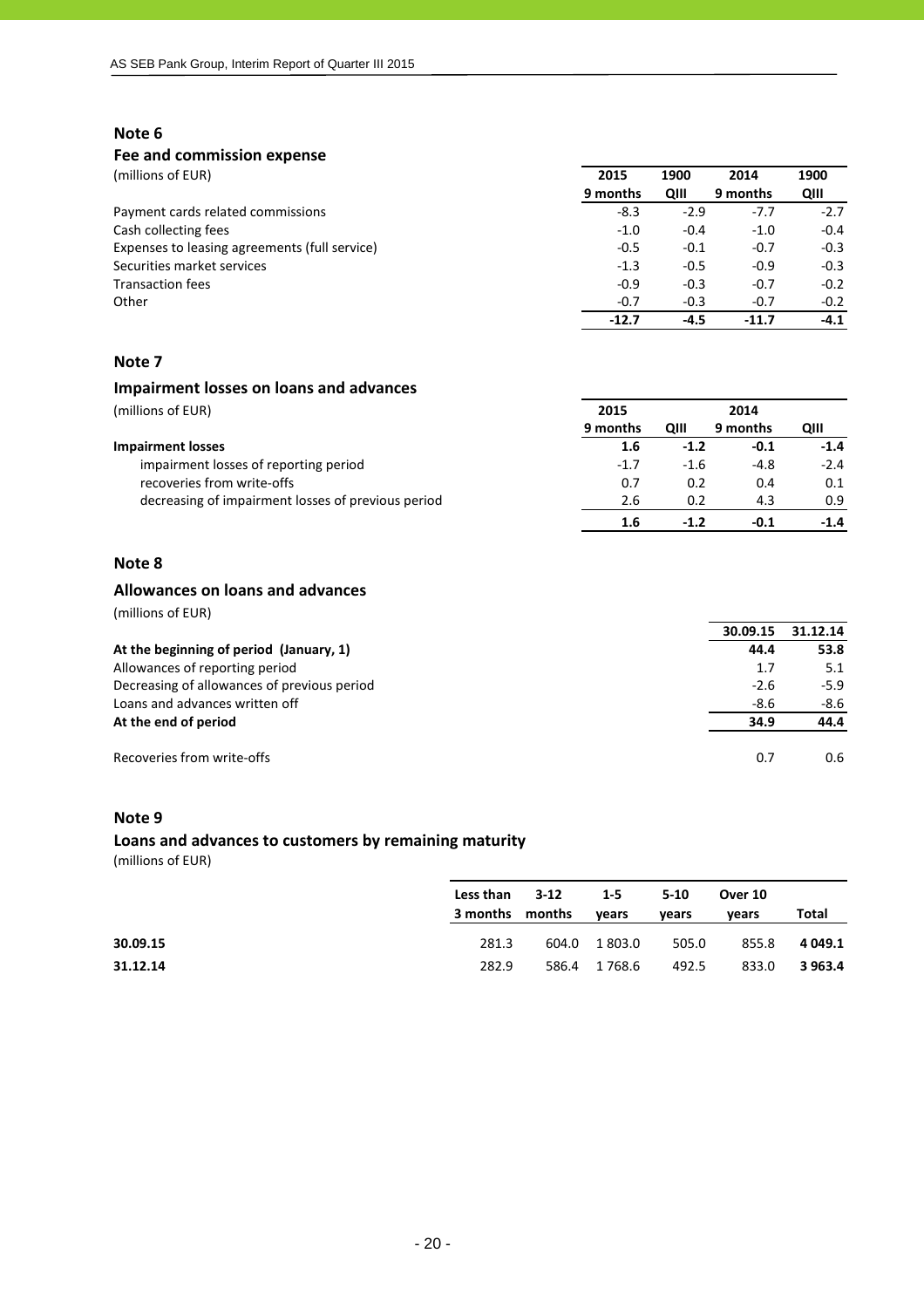# **Note 10 Geographic concentration of financial assets and liabilities**

(millions of EUR)

|                      | Cash, balances |           |         |        |             |          |         |              |             |             |
|----------------------|----------------|-----------|---------|--------|-------------|----------|---------|--------------|-------------|-------------|
|                      | with central   |           |         |        |             |          |         |              |             |             |
| 30.09.15             | bank, loans    | Loans and |         |        |             | Due to   |         |              |             |             |
|                      | and advances   | advances  |         |        |             | credit   | Due to  |              | Total       | Contin-     |
|                      | to credit      | to custo- | Securi- | Other  | Total       | institu- | custo-  | Other        | liabili-    | gent        |
|                      | institutions   | mers      | ties    | assets | assets      | tions    | mers    | liabili-ties | ties        | liabilities |
| Sweden               | 722.9          | 0.5       | 1.3     | 0.7    | 725.4       | 827.6    | 11.3    | 27.6         | 866.5       | 1.3         |
| Estonia              | 226.2          | 4 0 3 0.6 | 32.4    | 45.2   | 4 3 3 4 . 4 | 9.8      | 2 748.5 | 85.0         | 2 843.3     | 1059.1      |
| United Kingdom       | 28.8           | 1.3       | 0.0     | 0.0    | 30.1        | 1.2      | 32.4    | 0.3          | 33.9        | 0.0         |
| Russia               | 0.2            | 0.0       | 0.0     | $-0.1$ | 0.1         | 0.0      | 0.1     | 0.0          | 0.1         | 0.0         |
| Germany              | 4.4            | 0.2       | 0.0     | 0.0    | 4.6         | 7.3      | 3.3     | 0.0          | 10.6        | 5.0         |
| <b>United States</b> | 1.1            | 0.1       | 0.0     | 0.0    | 1.2         | 1.6      | 47.6    | 0.0          | 49.2        | 0.0         |
| Canada               | 0.0            | 0.0       | 0.0     | 0.0    | 0.0         | 0.0      | 0.7     | 0.0          | 0.7         | 0.0         |
| Japan                | 0.0            | 0.0       | 0.0     | 0.0    | 0.0         | 0.0      | 0.5     | 0.0          | 0.5         | 0.0         |
| Finland              | 0.0            | 0.6       | 0.0     | 0.1    | 0.7         | 0.0      | 15.0    | 0.0          | 15.0        | 3.7         |
| Latvia               | 0.0            | 0.0       | 0.0     | 1.4    | 1.4         | 0.0      | 0.0     | 0.0          | 0.0         | 0.0         |
| Lithuania            | 2.5            | 8.5       | 0.0     | 0.2    | 11.2        | 83.3     | 6.2     | 0.0          | 89.5        | 0.4         |
| Luxembourg           | 17.6           | 0.0       | 0.0     | 0.2    | 17.8        | 0.4      | 0.2     | 0.0          | 0.6         | 0.0         |
| Netherlands          | 0.0            | 0.0       | 0.0     | 0.0    | 0.0         | 0.0      | 2.3     | 0.0          | 2.3         | 0.0         |
| Other Western Europe | 6.0            | 6.3       | 0.0     | 0.1    | 12.4        | 0.7      | 40.0    | 0.2          | 40.9        | 7.9         |
| Other Eastern Europe | 4.1            | 0.5       | 0.0     | 0.0    | 4.6         | 3.4      | 45.9    | 0.1          | 49.4        | 0.1         |
| Other countries      | 2.3            | 0.5       | 0.0     | 0.1    | 2.8         | 0.0      | 243.8   | 0.0          | 243.8       | 2.8         |
|                      | 1 0 1 6 . 1    | 4 049.1   | 33.7    | 47.9   | 5 1 4 6 . 7 | 935.3    | 3 197.8 | 113.2        | 4 2 4 6 . 3 | 1080.3      |

|                   | Cash, balances |           |         |        |         |          |             |              |            |             |
|-------------------|----------------|-----------|---------|--------|---------|----------|-------------|--------------|------------|-------------|
|                   | with central   |           |         |        |         |          |             |              |            |             |
| 31.12.14          | bank, loans    | Loans and |         |        |         | Due to   |             |              |            |             |
|                   | and advances   | advances  |         |        |         | credit   | Due to      |              | Total      | Contin-     |
|                   | to credit      | to custo- | Securi- | Other  | Total   | institu- | custo-      | Other        | liabili-   | gent        |
|                   | institutions   | mers      | ties    | assets | assets  | tions    | mers        | liabili-ties | ties       | liabilities |
| Rootsi            | 21.9           | 0.6       | 3.2     | 0.9    | 26.6    | 888.4    | 12.6        | 25.5         | 926.5      | 1.5         |
| Eesti             | 984.2          | 3 943.5   | 31.5    | 41.2   | 5 000.4 | 19.5     | 2 7 5 1 . 3 | 78.7         | 2 849.5    | 912.8       |
| Suurbritannia     | 0.9            | 1.5       | 0.0     | 0.1    | 2.5     | 1.6      | 37.7        | 0.3          | 39.6       | 1.6         |
| Venemaa           | 2.0            | 0.3       | 0.0     | 0.0    | 2.3     | 3.6      | 47.0        | 0.0          | 50.6       | 0.1         |
| Saksamaa          | 3.9            | 0.1       | 102.2   | 0.0    | 106.2   | 11.4     | 3.4         | 0.0          | 14.8       | 5.0         |
| <b>USA</b>        | 2.2            | 0.2       | 0.0     | 0.0    | 2.4     | 0.6      | 42.9        | 0.0          | 43.5       | 0.0         |
| Kanada            | 0.0            | 0.0       | 0.0     | 0.0    | 0.0     | 0.0      | 1.6         | 0.0          | 1.6        | 0.0         |
| Jaapan            | 0.0            | 0.0       | 0.0     | 0.0    | 0.0     | 0.0      | 0.3         | 0.0          | 0.3        | 0.0         |
| Soome             | 0.0            | 0.8       | 0.0     | 0.6    | 1.4     | 0.0      | 9.3         | 0.6          | 9.9        | 4.7         |
| Läti              | 2.4            | 9.0       | 0.0     | 1.8    | 13.2    | 104.2    | 2.6         | 0.0          | 106.8      | 0.5         |
| Leedu             | 5.0            | 0.0       | 0.0     | 0.3    | 5.3     | 1.2      | 5.6         | 0.1          | 6.9        | 0.0         |
| Luksemburg        | 4.9            | 0.0       | 0.0     | 0.3    | 5.2     | 1.0      | 0.0         | 0.0          | 1.0        | 0.0         |
| Holland           | 0.0            | 0.0       | 0.0     | 0.0    | 0.0     | 0.0      | 2.9         | 0.0          | 2.9        | 0.0         |
| Muu Lääne-Euroopa | 7.3            | 7.1       | 0.0     | 0.4    | 14.8    | 1.9      | 33.4        | 0.1          | 35.4       | 2.9         |
| Muu Ida-Euroopa   | 1.7            | 0.0       | 0.0     | 0.0    | 1.7     | 0.0      | 6.8         | 0.0          | 6.8        | 0.0         |
| Muud riigid       | 0.0            | 0.3       | 0.0     | 0.5    | 0.8     | 0.1      | 231.3       | 0.5          | 231.9      | 2.7         |
|                   | 1 0 3 6 . 4    | 3 9 6 3.4 | 136.9   | 46.1   | 5 182.8 | 1033.5   | 3 188.7     | 105.8        | 4 3 2 8 .0 | 931.8       |

Contingent liabilities include here guarantees and pledges, loan commitments, revocable transactions, stand‐by loans, other revocable transactions and are presented in contract amount of contingent liabilities. Securities include here financial assets held for trading, financial assets designated at fair value through profit or loss, available‐for‐sale financial assets, investments in associates.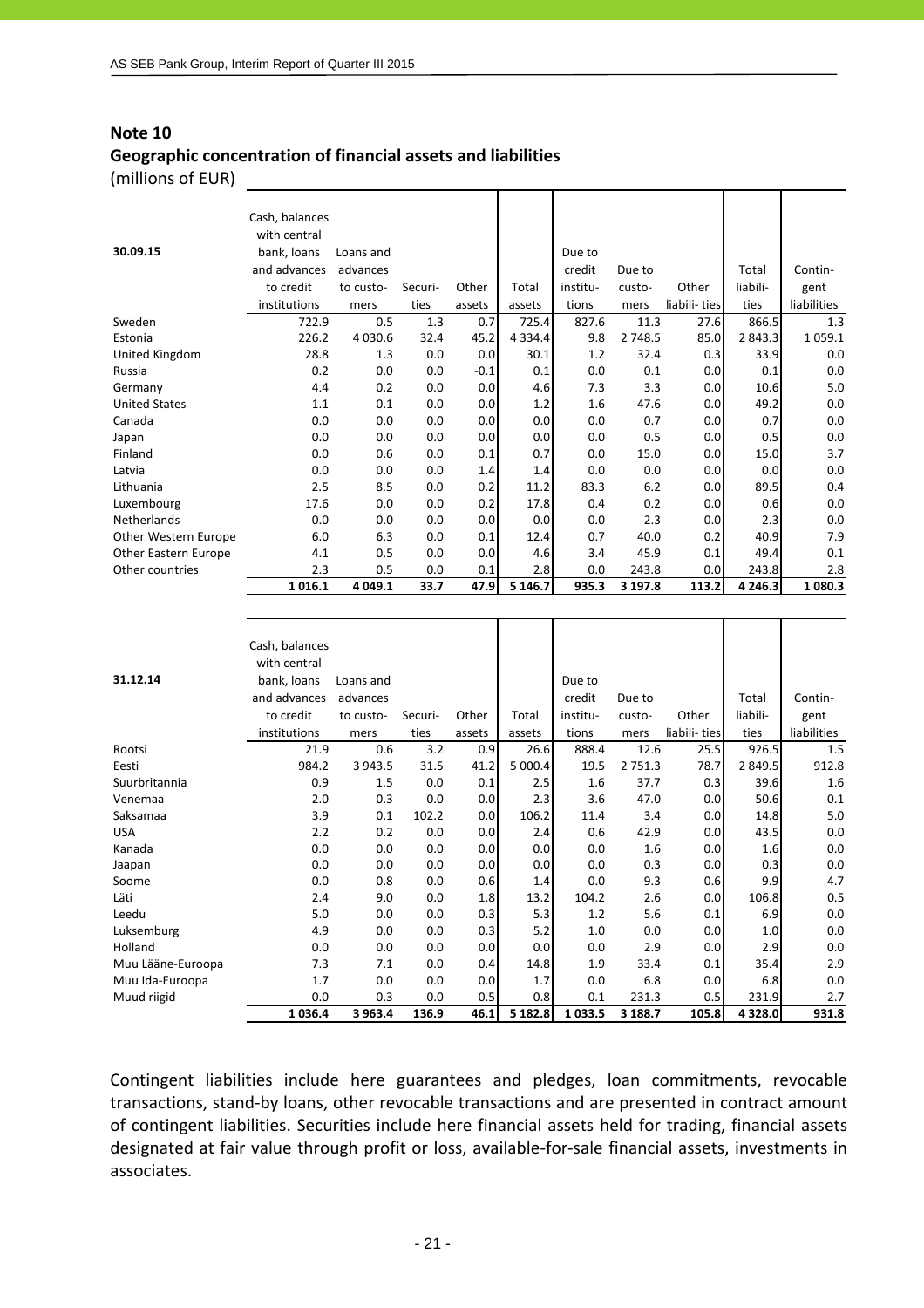# **Concentration of financial assets and liabilities by industry sector** (millions of EUR)

|                                              | In the statement of financial position | Contin-           |                    |
|----------------------------------------------|----------------------------------------|-------------------|--------------------|
|                                              | <b>Cash and loans to central</b>       |                   | gent               |
| 30.09.15                                     | bank, credit institutions              |                   | <b>liabilities</b> |
|                                              | and customers                          | <b>Securities</b> |                    |
| Finance                                      | 1 0 3 5 . 8                            | 5.5               | 22.8               |
| Real estate                                  | 691.3                                  | 0.1               | 27.3               |
| Trading                                      | 287.0                                  | 0.0               | 163.2              |
| Industry                                     | 267.0                                  | 0.0               | 125.1              |
| Agriculture, fishing, forestry               | 176.6                                  | 0.0               | 12.4               |
| Transport                                    | 126.3                                  | 0.0               | 57.9               |
| Energy, gas and steam plants                 | 125.1                                  | 0.0               | 161.6              |
| Mining                                       | 79.4                                   | 0.0               | 62.7               |
| Government and state defence                 | 69.2                                   | 0.0               | 233.8              |
| Hotels, restaurants                          | 63.6                                   | 0.0               | 18.6               |
| Construction                                 | 54.1                                   | 0.0               | 73.4               |
| Information and telecommunication            | 49.7                                   | 1.0               | 10.0               |
| Health services, social work                 | 46.0                                   | 0.0               | 5.2                |
| Administration and assistance                | 26.1                                   | 0.0               | 5.8                |
| Professional, science and technical work     | 20.8                                   | 0.0               | 5.7                |
| Education                                    | 18.2                                   | 0.0               | 5.8                |
| Art, show business, leisure                  | 9.2                                    | 0.0               | 1.6                |
| Water supply, canalisation, waste management | 6.4                                    | 0.0               | 1.3                |
| Other government and social services         | 5.9                                    | $-0.3$            | 0.8                |
| Individuals                                  | 1942.4                                 | 0.0               | 85.3               |
| Derivatives                                  | 0.0                                    | 27.4              | 0.0                |
| Allowances                                   | $-34.9$                                |                   |                    |
|                                              | 5 0 6 5 . 2                            | 33.7              | 1 080.3            |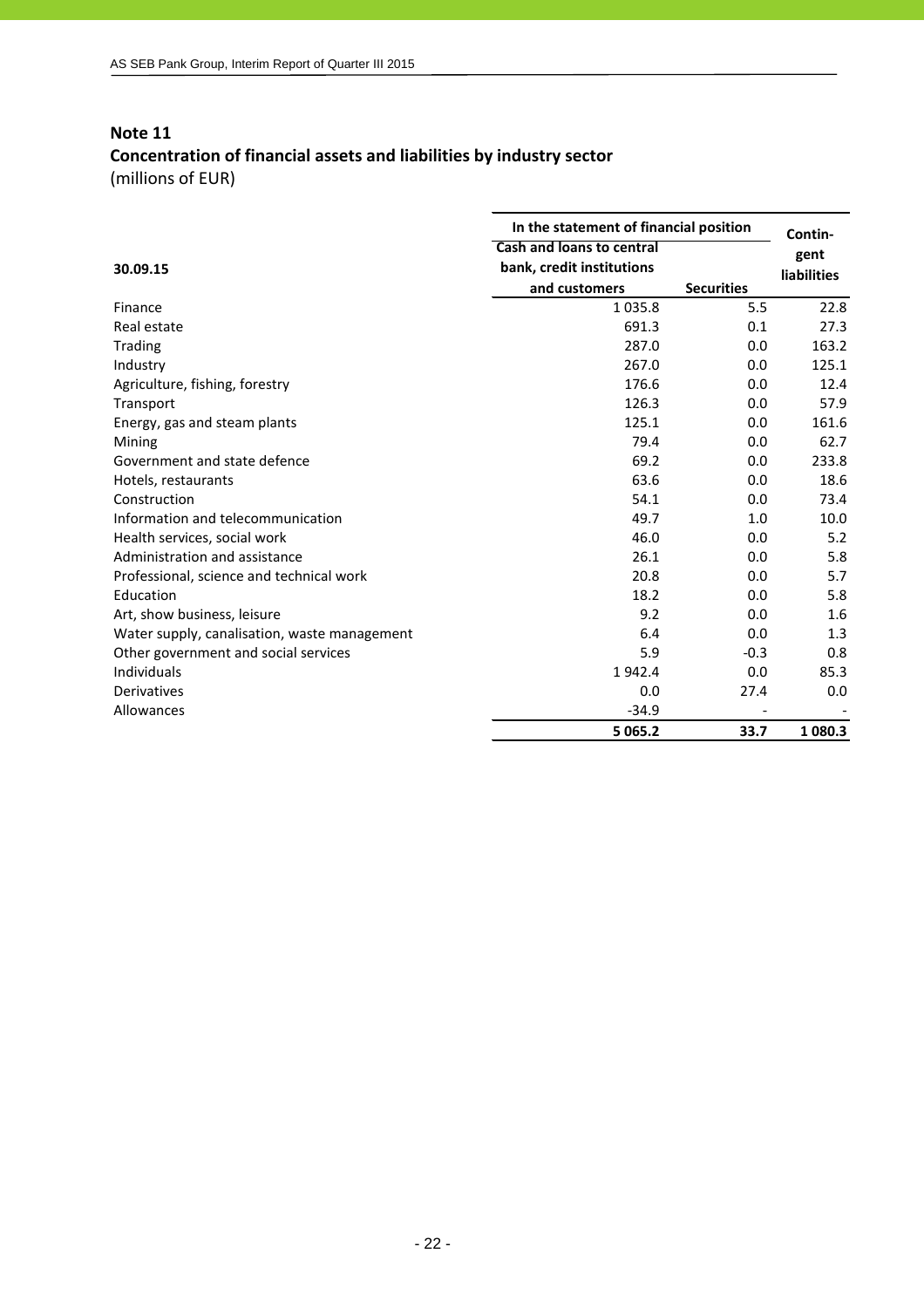|                                              | In the statement of financial position | Contin-           |                    |
|----------------------------------------------|----------------------------------------|-------------------|--------------------|
|                                              | <b>Cash and loans to central</b>       |                   | gent               |
| 31.12.14                                     | bank, credit institutions              |                   | <b>liabilities</b> |
|                                              | and customers                          | <b>Securities</b> |                    |
| Finance                                      | 1 0 6 2 . 2                            | 5.2               | 20.4               |
| Real estate                                  | 728.1                                  | 0.1               | 17.3               |
| Industry                                     | 339.1                                  | 0.0               | 143.8              |
| Agriculture, fishing, forestry               | 196.4                                  | 0.0               | 20.3               |
| Transport                                    | 180.1                                  | 0.0               | 34.4               |
| <b>Trading</b>                               | 175.6                                  | 0.0               | 147.0              |
| Government and state defence                 | 91.5                                   | 102.3             | 214.1              |
| Energy, gas and steam plants                 | 89.9                                   | 0.0               | 75.0               |
| Administration and assistance                | 84.5                                   | 0.0               | 55.0               |
| Construction                                 | 46.7                                   | 0.0               | 80.7               |
| Information and telecommunication            | 45.1                                   | 0.0               | 5.3                |
| Health services, social work                 | 42.6                                   | 0.0               | 7.8                |
| Hotels, restaurants                          | 32.3                                   | 0.0               | 0.8                |
| Education                                    | 16.4                                   | 0.0               | 8.8                |
| Art, show business, leisure                  | 11.1                                   | 0.0               | 3.4                |
| Professional, science and technical work     | 10.9                                   | 0.0               | 4.0                |
| Water supply, canalisation, waste management | 7.9                                    | 0.0               | 6.6                |
| Mining                                       | 1.9                                    | 0.0               | 2.6                |
| Other government and social services         | 20.5                                   | 0.6               | 8.2                |
| Individuals                                  | 1861.4                                 | 0.0               | 76.3               |
| Derivatives                                  | 0.0                                    | 28.7              | 0.0                |
| Allowances                                   | $-44.4$                                |                   |                    |
|                                              | 4 9 9 9.8                              | 136.9             | 931.8              |